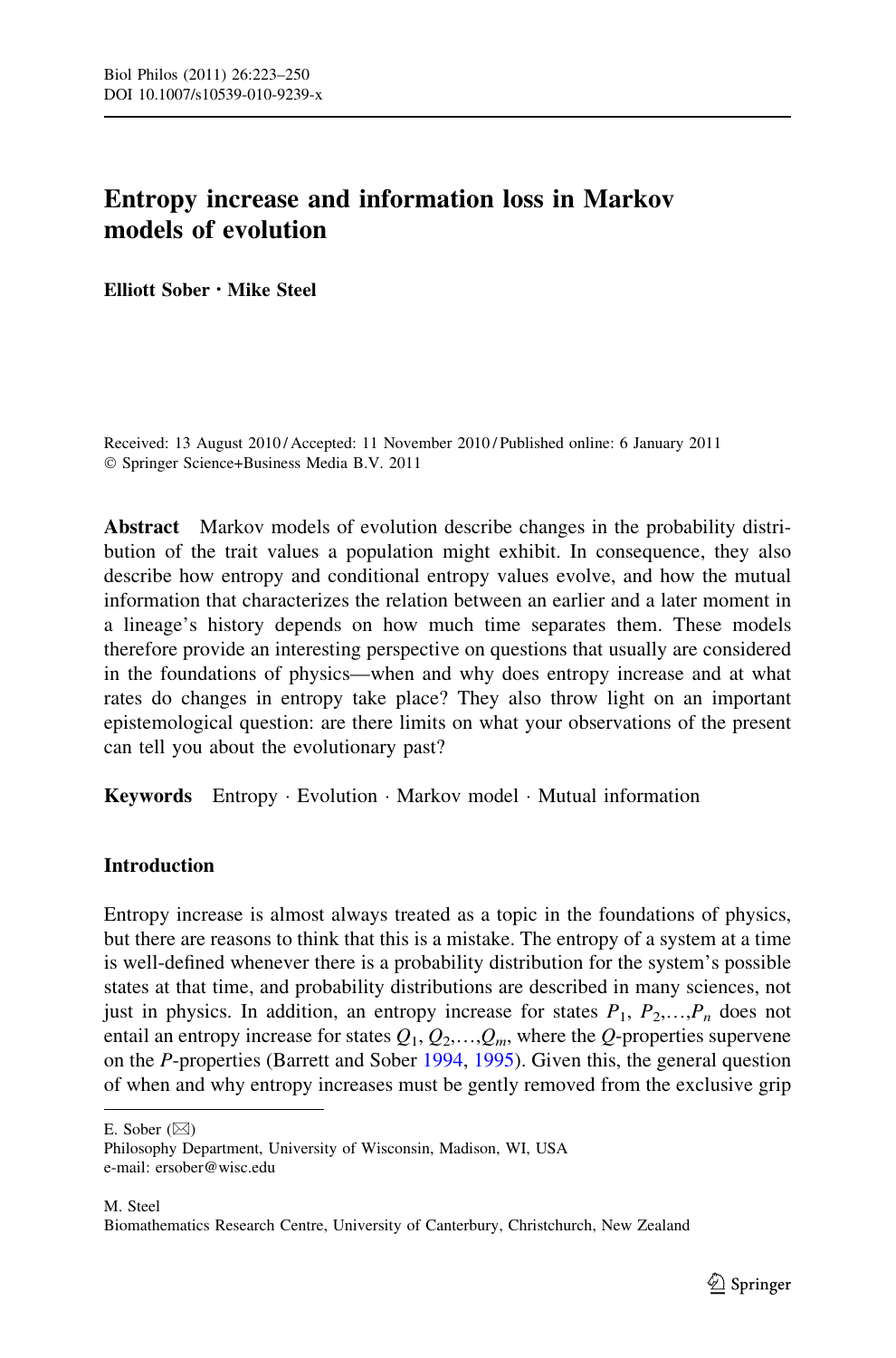of physicists and examined in connection with processes described in other sciences. This is a point with which physicalists should agree.

The processes considered in this paper are described in so-called Markov models of evolution. These models are widely used throughout several areas of evolutionary biology, including phylogenetics (see, for example, Semple and Steel [2003;](#page-27-0) Felsenstein [2004\)](#page-27-0), DNA sequence evolution (Durrett [2002\)](#page-27-0), population genetics (Crow and Kimura [1970](#page-27-0)), and modeling of speciation and extinction (Pinelis [2003\)](#page-27-0). However, in these applications the topic of entropy change has rarely been explicitly considered. The abstractness of some of these models means that they can apply to many systems that change through time, not just to lineages undergoing biological evolution. Moreover, some of these models apply to systems that are not at equilibrium as well as to ones that are.

Since probability has both objective and subjective interpretations, entropy has the same dual nature. In what follows, we will investigate both. Markov models of evolution describe how trait frequencies change value in a population. Since trait frequencies are objective quantities, the probabilities that describe these quantities are objective as well, and so are the entropies. But these models also tell you how observations of the present state of a population should affect your uncertainty about the past or future state of that population. Here entropy describes something subjective.

Although ''entropy'' may sound like a concept from physics, it is definitionally related to another concept, that of *mutual information*, and this concept not only sounds like it has a wider scope of application; it does. The relationship of entropy to mutual information entails that tracing the changes in entropy that a lineage experiences has epistemological significance; it allows you to estimate how much information the present state of the lineage provides about the lineage's past. Do present-day traces unambiguously and definitively reveal what the past was like, or is the past forever lost to us, with no petite Madeleine in sight? The truth is to be found between these two extremes. Information often decays, but the rate at which it decays depends heavily on the specifics of the processes involved. This may seem to give rise to a paradox: to judge how much information the present provides about the past, you need information about the processes linking present to past. But there is no paradox here. Your genotype provides information about the genotypes of your parents, but only because the process of genetic inheritance has certain features. The same is true of evolution, though evolutionary descendants and ancestors are separated by far greater reaches of time.

We begin with the simplest Markov model, in which a lineage at a point in time has just two states (coded as 0 and 1), but most of our discussion extends seamlessly to general finite-state Markov processes.<sup>1</sup> When a probability distribution attaches to the states that the lineage might occupy at a given time, we can compute the lineage's entropy via the formula<sup>2</sup>  $-\sum p_i(\log p_i)$ . The entropy is maximal when the

<sup>&</sup>lt;sup>1</sup> In this paper 'Markov process' will refer to either a discrete Markov process (a Markov chain) or a continuous-time Markov process, on a finite state space.

 $2$  Throughout this paper, log is with base  $e$ , rather than 2; the conclusions remain the same regardless of the base of the log, though some formulae change slightly.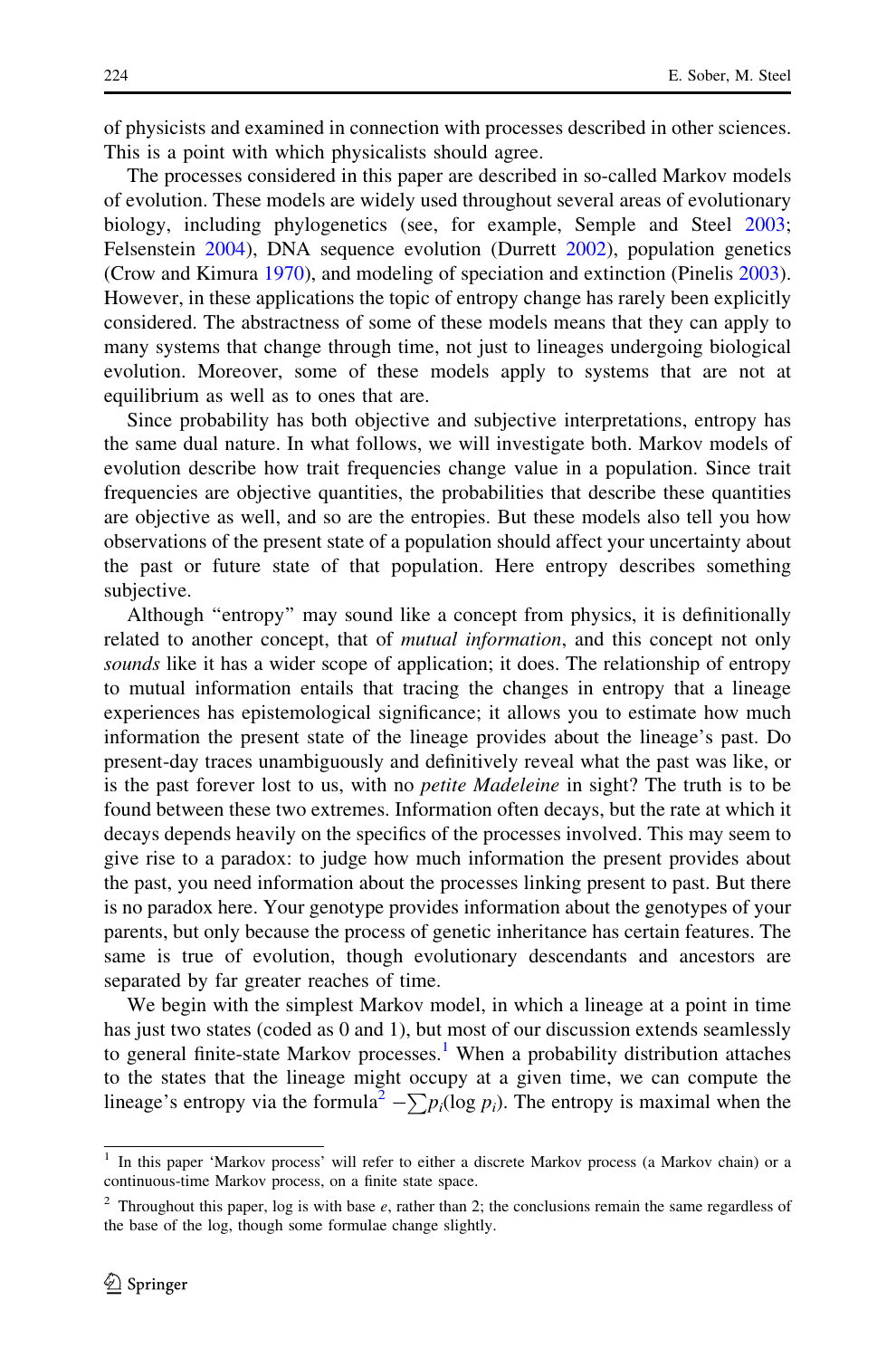two states are equiprobable and minimal when they have probabilities of 1 and 0. An evolutionary process may lead to a change in the frequency of the two states, and so the entropy may change.

Markov modeling of the evolution of a binary character in a lineage starts with the idea of "instantaneous" probabilities of change. Let  $u$  be the probability that a lineage in state 0 changes to state 1 in a brief period of time; let  $\nu$  be the possibly different probability that a lineage in state 1 changes to state 0 in that brief moment. By allowing the 'brief' period of time to be sufficiently short, we may assume that  $u$ and  $\nu$  are both less than 0.5. The next step is to use these instantaneous transition probabilities to model what happens in a lineage that has some number of these small instants of time as its duration. If  $X_t$  denotes the state of the system at time t, a Markov model describes the values of the conditional probabilities  $Pr(X_t = j)$  $X_0 = i$ ; this is the probability that a lineage will end in state j, given that it begins in state  $i$  and has a duration of  $t$  units of time. For convenience, we will describe a discrete time rather than a continuous time model.<sup>3</sup> There are four lineage transition probabilities to consider:

$$
Pr(X_t = 1 | X_0 = 0) = \frac{u}{u+v} - \frac{u}{u+v} (1 - u - v)^t
$$
  
\n
$$
Pr(X_t = 0 | X_0 = 0) = \frac{v}{u+v} + \frac{u}{u+v} (1 - u - v)^t
$$
  
\n
$$
Pr(X_t = 0 | X_0 = 1) = \frac{v}{u+v} - \frac{v}{u+v} (1 - u - v)^t
$$
  
\n
$$
Pr(X_t = 1 | X_0 = 1) = \frac{u}{u+v} + \frac{v}{u+v} (1 - u - v)^t
$$

In each equation, the first addend fails to mention the amount of time t between the lineage's start and finish; the second addend does, and it quickly shrinks towards zero as t increases. This means that the first addend (namely  $u/(u + v)$ ) and v  $(u + v)$  describes the probability that obtains in the limit as the time in the lineage tends towards infinity. These are the so-called *equilibrium probabilities*. When we consider a short period of time, the values of these transition probabilities are mainly determined by the lineage's initial state; if the lineage begins in a given state, it will almost certainly end in that same state.<sup>4</sup> As the duration of the lineage is increased, the process plays a progressively l narger role in determining the probability of the final state and the initial condition of the lineage is steadily forgotten. For example, if  $u = v$ , the first addend in each of these four equations equals  $\frac{1}{2}$ , to which the second addend adds or subtracts a quantity that shrinks as the duration of the lineage is increased.

This simple model can be used to describe the difference between selection and drift. Pure drift is represented by the idea that  $u = v$  and selection for character state 1 by the idea that  $u > v$ . These constraints on the instantaneous probabilities of

<sup>&</sup>lt;sup>3</sup> The formulae for a continuous-time model are similar; just replace the term  $(1 - u - v)^t$  by  $e^{-(u+v)t}$ . <sup>4</sup> For example, at  $t = 0$ ,  $Pr(X_t = 1 | X_0 = 1) = Pr(X_t = 0 | X_0 = 0) = 1$ , and  $Pr(X_t = 1 | X_0 = 0) =$  $Pr(X_t = 0 | X_0 = 1) = 0.$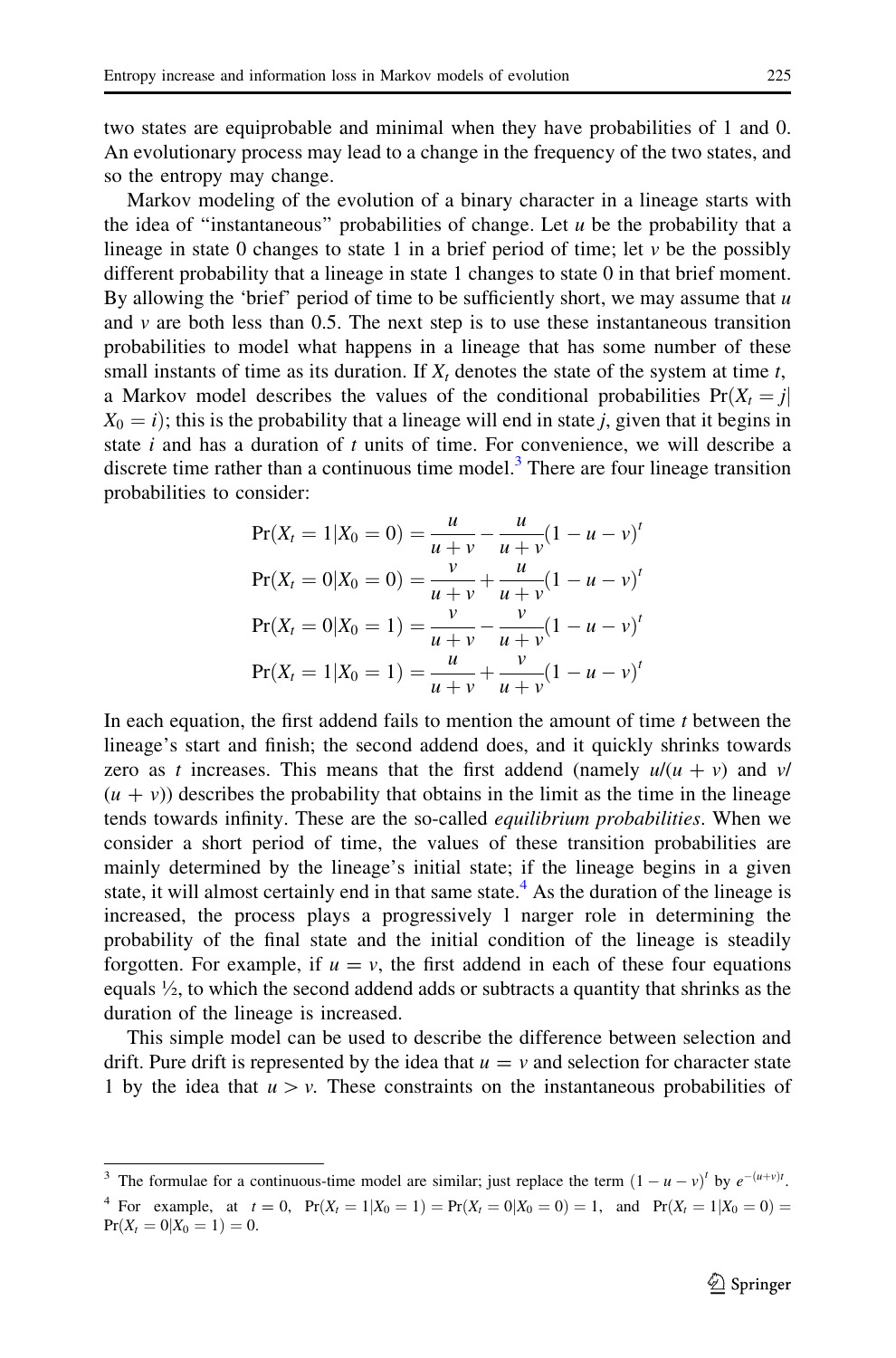<span id="page-3-0"></span>

Fig. 1 The effect of drift and of selection for state 1 on transition probabilities in a continuous-time twostate model. Time is measured in units of the expected number of substitutions for the process in equilibrium

change have implications concerning how different lineage transition probabilities will be related. If the traits are subject just to drift, then  $Pr(X_t = 0|X_0 = 0)$  =  $Pr(X_t = 1 | X_0 = 1)$  and  $Pr(X_t = 1 | X_0 = 0) = Pr(X_t = 0 | X_0 = 1)$ ; selection for state 1 means that  $Pr(X_t = 1 | X_0 = 0) > Pr(X_t = 0 | X_0 = 1)$  and that  $Pr(X_t = 1 | X_0 = 1)$  $\sum_{k} P_{\text{r}}(X_t = 0 | X_0 = 0)$ . The impact of selection and drift on these transition probabilities is represented in Fig. 1.

To address the question of how entropy changes in this Markov process, we begin by considering the initial state of the lineage and then trace the lineage forward in time. This initial state does not need to be the moment at which the lineage comes into existence; it is simply the time at which the investigator wants to start tracing the lineage forward. At the start of the process, the two possible states have probabilities Pr(the lineage starts in state  $0 = p_0$  and Pr(the lineage starts in state  $1$ ) =  $p_1$ . Then the lineage starts evolving. In the limit, as time tends to infinity, the probabilities of the lineage's state converge on the equilibrium probabilities  $\pi_0 = v/$  $(u + v)$  and  $\pi_1 = u/(u + v)$ . As the probabilities evolve—from their initial values to their equilibrium values—there are three different questions that can be asked about entropy increase:

- (1) Definite starting state: If the lineage definitely starts in state 1 (or in state 0), under what circumstances will entropy increase?
- (2) Equilibrium starting state: If the lineage's starting state is characterized by the equilibrium probabilities  $\pi_0$  and  $\pi_1$ , under what circumstance will entropy increase?
- (3) Probabilistic starting state: If the lineage's starting state is characterized by the probabilities  $p_0$  and  $p_1$ , under what circumstance will entropy increase?

It should be clear that  $(3)$  is the most general question of the three;  $(1)$  and  $(2)$  are special cases. By ''increasing,'' we mean that the entropy sometimes increases and never declines; by "strictly increasing," we mean that the entropy at time  $t'$  is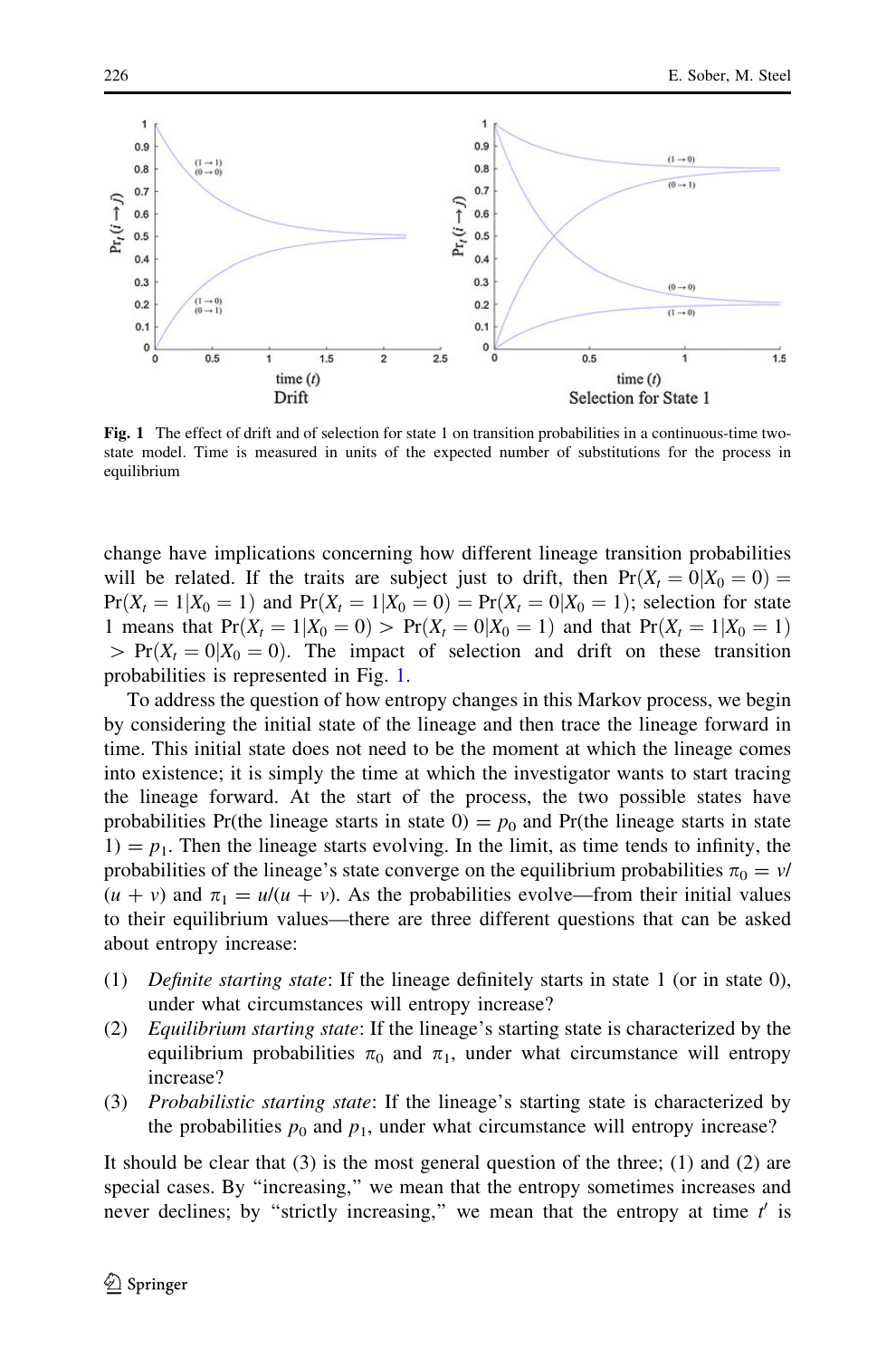always strictly greater than the entropy at time t whenever  $t < t'$ .<sup>5</sup> When entropy isn't always increasing, the exceptions of interest are cases in which entropy always declines, goes up and then down, or never changes.

## Conditional entropy versus ordinary entropy

Our main task is to track the behavior of the *conditional entropy* when t units of time have elapsed after the lineage's initial state. We explain this first with reference to a two-state process, using the usual information-theoretic terminology (Cover and Thomas [1991\)](#page-27-0). Conditional on the system starting in state 0, the entropy after  $t$  units of time have passed is:

$$
H(X_t|X_0=0) = -\Pr(X_t=0|X_0=0) \log(\Pr(X_t=0|X_0=0)) - \Pr(X_t=1|X_0=0) \log(\Pr(X_t=1|X_0=0))
$$
\n(1)

Similarly, conditional on the lineage starting in state 1, the entropy after  $t$  units of time will be:

$$
H(X_t|X_0=1) = -\Pr(X_t=0|X_0=1)\log(\Pr(X_t=0|X_0=1)) - \Pr(X_t=1|X_0=1)\log(\Pr(X_t=1|X_0=1))
$$
\n(2)

If  $p_0$  is the lineage's probability of starting in state 0 and  $p_1$  is its probability of starting in state 1, then the lineage's conditional entropy, denoted by  $H(X_t|X_0)$ , is a weighted average of the two expressions just described (i.e.,  $p_0$  times term (1) +  $p_1$ times term (2)). In other words, the conditional entropy is a weighted average of the values  $H(X_t|X_0 = 0)$  and  $H(X_t|X_0 = 1)$  according to the prior probabilities  $p_i$ . Note that the  $p_i$  values are constants whereas the  $Pr(X_t = j | X_0 = i)$  terms change value with time. The conditional entropy should be contrasted with ordinary  $(i.e.$ unconditional) entropy,  $H(X_t)$ , which is:

$$
H(X_t) = -\Pr(X_t = 0) \log(\Pr(X_t = 0)) - \Pr(X_t = 1) \log(\Pr(X_t = 1)).
$$

Conditional entropy also should not be confused with the quantities  $H(X_t|X_0 = 0)$ and  $H(X_t|X_0 = 1)$ , even though these expressions involve conditional probability distributions.

Markov models of evolution apply to lineages evolving through time. The probabilities deployed in these models pertain to population properties—for example, to the frequencies of traits in a population. Entropy in these models is therefore a property of the probability distribution of a population's possible states; it is not a property of the organisms in those populations. If we consider the various possible trait values that the organisms in a population might have for some trait, a monomorphic population will have a lower entropy than one that is highly polymorphic. The entropy of the population says nothing about the complexity of its

 $\overline{5}$  A sufficient condition for a function to be strictly increasing is that it has a strictly positive slope everywhere, though this condition is not necessary. This can be seen by considering the function  $f(x) = 1 + (x - 1)^3$ , which is strictly increasing on the interval [0,2] but has zero slope at  $x = 1$ .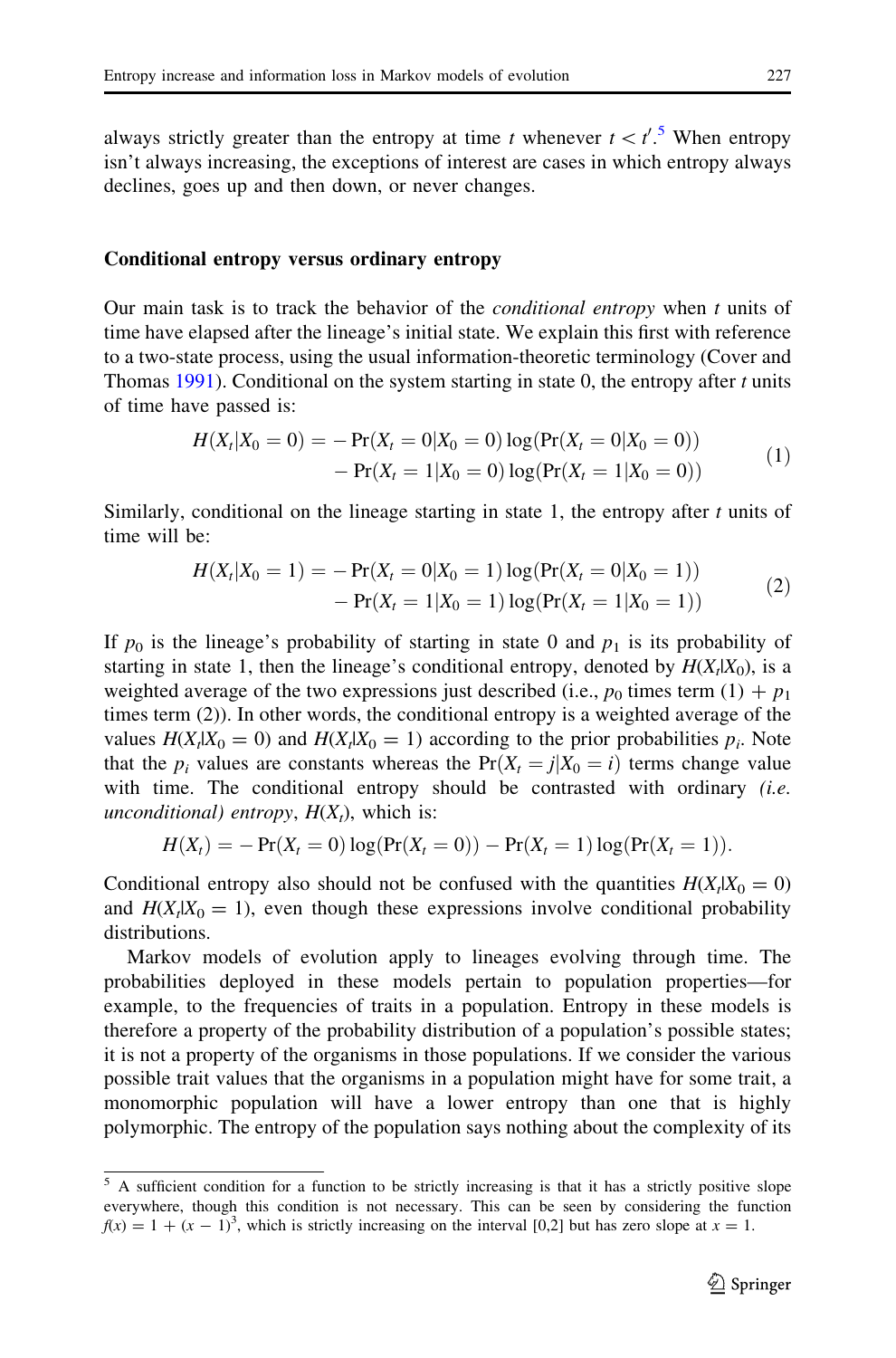member organisms. This simple point is worth bearing in mind. There is a large literature on the conditions that will lead organisms and their genomes to evolve towards greater complexity (see, for example, Brooks and Wiley [1988](#page-27-0); Weber and Depew [1988;](#page-27-0) Yockey [2005](#page-27-0)). This is not our subject.

## Analysis of the two-state process

Returning to our three-case breakdown, we can easily assess Case (1), in which the lineage definitely starts in one state (equivalently: the probabilities of the two starting states are 0 and 1), by consulting Fig. [1.](#page-3-0) The starting entropy is minimal, since the starting probabilities  $p_0$  and  $p_1$  have values of 0 and 1. If the lineage starts in state 0, we need to track the values of  $Pr(X_t = 0 | X_0 = 0)$  and  $Pr(X_t = 1 | X_0 = 0)$ as the lineage duration  $t$  is increased; if the lineage starts in state 1, we need to track the values of  $Pr(X_t = 0 | X_0 = 1)$  and  $Pr(X_t = 1 | X_0 = 1)$ . When a drift process is in place, the first two probabilities draw closer together and, in the limit, converge on 0.5; the same pattern holds for the second two. Our first observation, therefore, is:

**Proposition 1a** In a two-state Markov process in which there is pure drift and the lineage starts evolving in a definite state, conditional entropy strictly increases.

The situation is different when selection is present. The right-hand side of Fig. [1](#page-3-0) represents the lineage transition probabilities when there is selection for state 1. Notice that  $Pr(X_t = 1 | X_0 = 1)$  and  $Pr(X_t = 0 | X_0 = 1)$  draw closer together, but remain well-separated, as the lineage duration increases. The entropy steadily increases. The pattern is different when the lineage begins in state 0. In this case,  $Pr(X_t = 0|X_0 = 0)$  and  $Pr(X_t = 1|X_0 = 0)$  cross at 0.5. This means that:

**Proposition 1b** In a two-state Markov process in which there is selection for state 1, the quantity  $H(X_t|X_0 = i)$  is everywhere increasing if the lineage begins in state  $i = 1$ , but it increases and then decreases if the lineage begins in state  $i = 0$ .

These two trajectories are depicted in Fig. [2](#page-6-0).

We now turn to Case (2). If the lineage's initial state is characterized by the equilibrium probabilities  $\pi_0$  and  $\pi_1$ , the probability of being in state 0 never changes with time; the same is true of the probability of being in state 1. That is, the *expected* state of the system never changes. It follows that:

**Proposition 2a** In a two-state Markov process in which the lineage's initial state is characterized by the equilibrium probabilities, the unconditional entropy never changes.

But what happens to the conditional entropy? A special case of a later result (Proposition 5(ii)) has the following implication:

**Proposition 2b** In a two-state (continuous) Markov process in which the lineage's initial state is characterized by the equilibrium probabilities, the slope of the conditional entropy is always positive.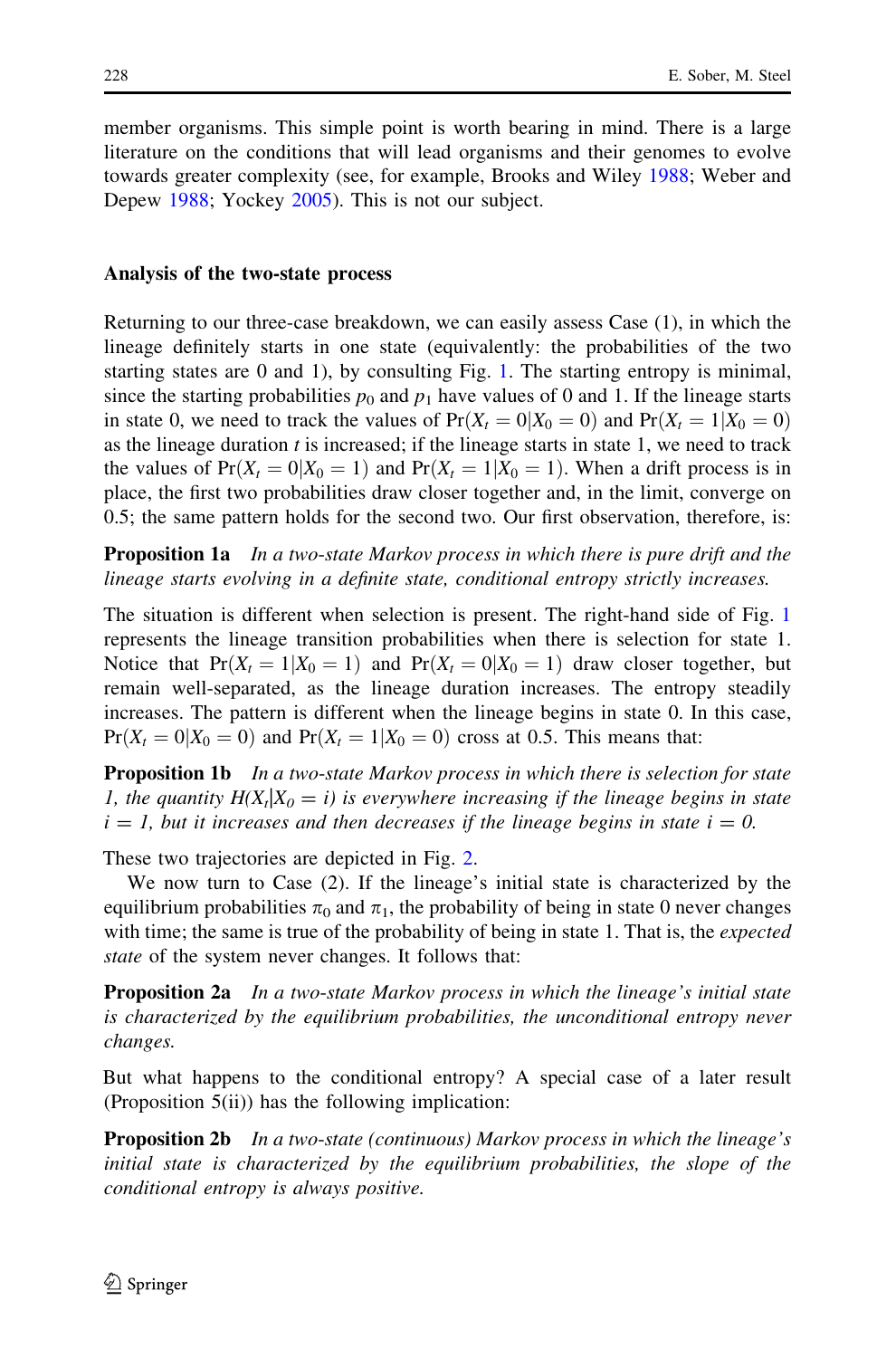<span id="page-6-0"></span>

Fig. 2 Change in entropy functions with t for a continuous-time two-state model with selection for state  $1 (\pi_0 = 0.2$  and  $\pi_1 = 0.8$ ).  $H(X_t|X_0 = i)$  is everywhere increasing for  $i = 1$ , but for  $i = 0$  it increases to a local maximum and then declines. If these two entropies are averaged according to their equilibrium distribution, the resulting conditional entropy,  $H(X_t|X_0)$ , is everywhere increasing. Time is measured in units of the expected number of substitutions for the process in equilibrium

An example in which there is selection for state 1 and the conditional entropy initially increases and then levels off is depicted in Fig. 2; this is a continuous-time Markov process in equilibrium where the equilibrium probabilities are  $\pi_0 = 0.2$  and  $\pi_1 = 0.8$ .

Case  $(3)$  is the most general of the three, in that  $(3)$  subsumes both  $(1)$  and  $(2)$ . One obvious fact about this general case follows from Proposition (1a). If the lineage's entropy increases if it starts in state 0 and also increases if it starts in state 1, then any weighted average of these two will increase as well:

**Proposition 3a** In a two-state Markov process in which there is pure drift, the conditional entropy is strictly increasing.

No such obvious generalization attaches to Proposition 1b where the pattern of entropy change depends on the starting state. However, Proposition 2b can be strengthened. If the lineage's starting probabilities are 'close' to the equilibrium values  $\pi_0$  and  $\pi_1$ , the conditional entropy will be strictly increasing. The following result places Proposition 2b in a more general setting.

**Proposition 3b** In a two-state Markov process, the conditional entropy always increases if the (ordinary) entropy does.

Notice that this result obtains regardless of whether the process at work is drift or selection. Proposition 3b is a special case of Proposition 5(i), to be stated below.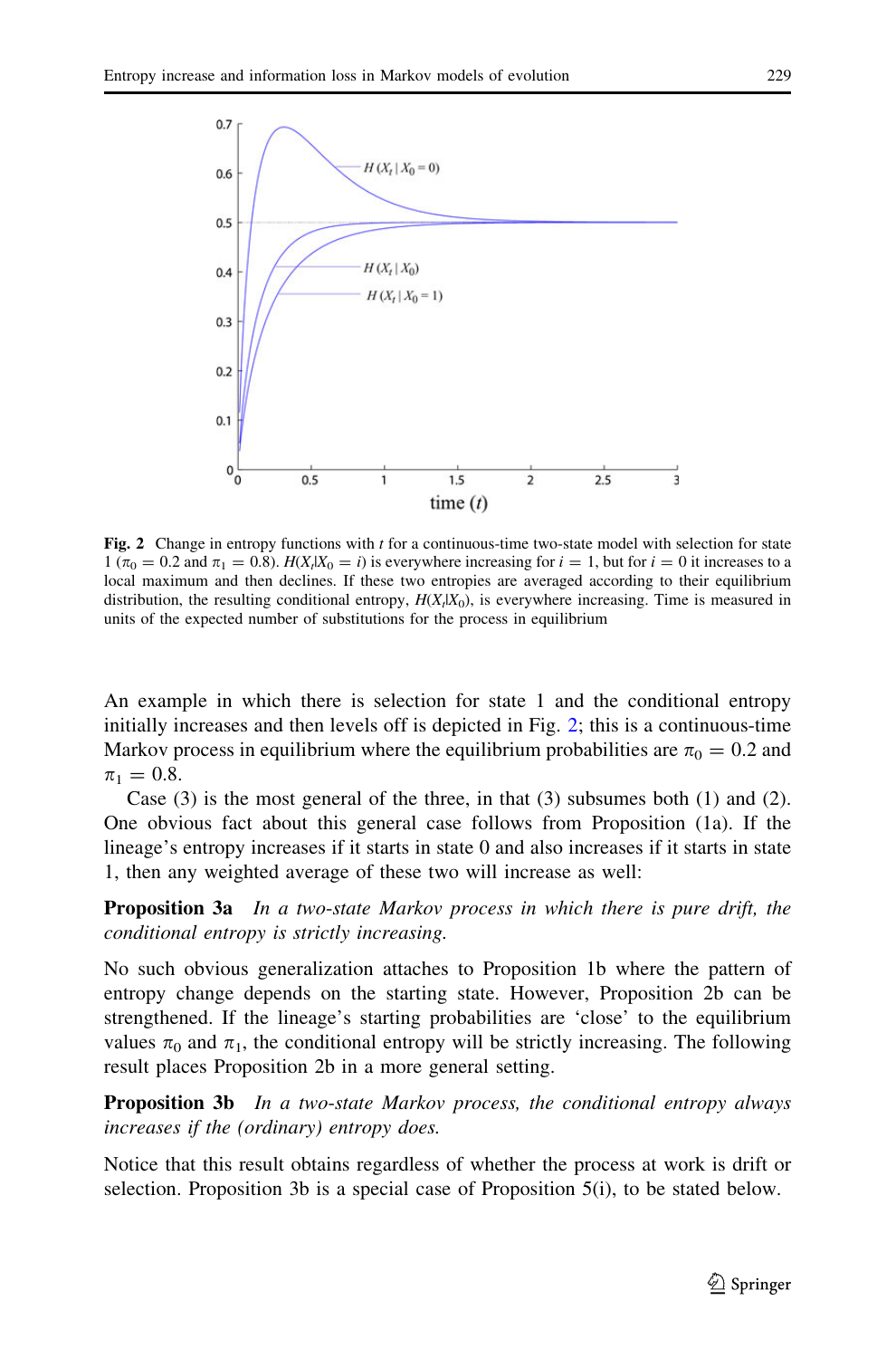#### General Markov processes

We turn now to the analysis of a general Markov process,  $X_t$  (either discrete or continuous),<sup>6</sup> on a finite state space with N states. For such a process, a probability distribution on states is an *equilibrium distribution*  $\pi = (\pi_1, \dots, \pi_N)$  if for each initial starting state i, the probability that the process is in any state j at time t converges to  $\pi_i$  as t grows.

The two-state Markov process has an equilibrium distribution, except in degenerate cases.<sup>7</sup> Markov processes on more than two states can fail to have equilibrium distributions for more generic reasons, and we describe some shortly. A sufficient (but not necessary) condition for a Markov process to possess an equilibrium distribution is that all the transition probabilities (or rates for a continuous process) are strictly positive. This is a very strong requirement, since often it is not possible to move directly from one state to another in a single jump, so we can look for a weaker sufficient condition which is called 'irreducibility': for any two states  $i$  and  $j$ , there is a sequence of states starting with  $i$  and ending with  $j$  and for which each transition has strictly positive probability (or rate). This condition must hold for each ordered pair of states *i*, *j* (including the case  $i = j$  if the chain is discrete).

For a continuous-time Markov process, this irreducibility condition is sufficient for the existence of an equilibrium distribution for the process. For a discrete chain, it is 'almost' sufficient, but not quite (because, roughly speaking, it is possible for a discrete process to traverse states in a deterministic cyclic fashion). Rather, a sufficient condition for a discrete Markov chain to have an equilibrium distribution is that the chain is both irreducible and 'aperiodic,<sup>8</sup> in which case the (discrete) Markov process is sometimes said to be *regular*. Regularity turns out to be mathematically equivalent to the following condition: for some fixed number  $t$  of time steps, it is possible to move from any state to any other in *exactly t* steps. Moreover, t can be taken to be  $N^2 - 2N + 2$  (Seneta [1973\)](#page-27-0). We will use the phrase 'regular Markov process' to refer to either a regular Markov chain or an irreducible continuous-time Markov process.

The 'Markov chain convergence theorem' (see, e.g., Häggström [2002\)](#page-27-0) says that any finite-state Markov process that is regular has an equilibrium distribution. Moreover, this distribution is strictly positive on all states, and it is the unique stationary distribution $9$  for the process.<sup>10</sup>

 $6\,$  We also assume, as usual, that the process is time-homogeneous—that is, the transition probabilities (or rates) do not change over time.

<sup>&</sup>lt;sup>7</sup> The exceptional cases arise if both u, v are zero (and in the discrete chain case if u, v are both 1).

 $8$  See, for example, Häggström ([2002\)](#page-27-0) for a precise definition of aperiodicity. A sufficient condition for it to hold is that  $Pr(X_t = i | X_0 = i) > 0$  for each state i and  $t = 1$ . Moreover, if the chain is irreducible a sufficient condition is simply that  $Pr(X_t = i | X_0 = i) > 0$  for at least *one* state i and  $t = 1$ .

 $9<sup>9</sup>$  A stationary distribution of a Markov process is any distribution on the states that satisfies the condition that if  $X_0$  is chosen according to that distribution, then  $X_t$  also has this distribution for all  $t > 0$ . An equilibrium distribution is stationary, but not conversely; indeed, a Markov chain may have infinitely many stationary distributions but no equilibrium distribution.

<sup>&</sup>lt;sup>10</sup> The Markov chain convergence theorem is a consequence of the well-known Perron-Frobenius theorem (as applied to irreducible matrices), see e.g. Grimmett and Stirzaker [\(2001](#page-27-0), p. 295).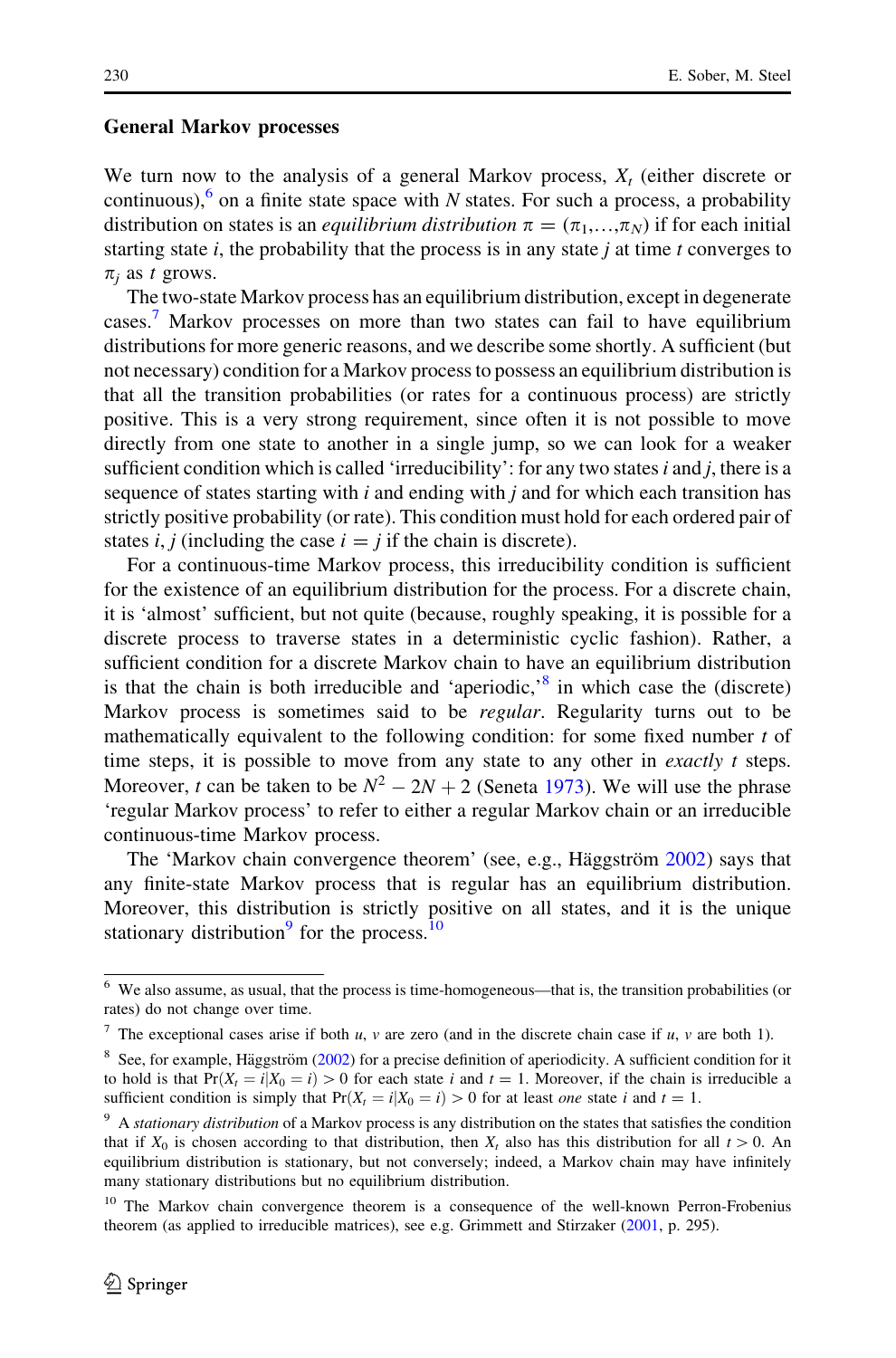## Entropy for a general Markov process

For any Markov process the conditional entropy is given by  $1!$ :

$$
H(X_t|X_0) = \sum_i p_i H(X_t|X_0 = i)
$$
\n(3)

where  $p_i$  is the probability that the initial state  $(X_0)$  is i, and

$$
H(X_t|X_0=i) = -\sum_j \Pr(X_t=j|X_0=i) \log(\Pr(X_t=j|X_0=i))
$$

is the entropy conditional on an actual initial state  $i$  (Case 1 above, the 'definite starting state'). Formula  $(3)$ , which also can be written as

$$
H(X_t|X_0) = -\sum_{i,j} p_i \Pr(X_t = j | X_0 = i) \log(\Pr(X_t = j | X_0 = i))
$$

generalises our earlier description of conditional entropy for the two-state process.

This conditional entropy should be contrasted with the ordinary (i.e. unconditional) *entropy*,  $H(X_t)$ , which is defined as:

$$
H(X_t) = -\sum_j \Pr(X_t = j) \log(\Pr(X_t = j))
$$
\n(4)

Notice that  $Pr(X_t = j)$  is related to the quantities used to define conditional entropy by the equation:

$$
Pr(X_t = j) = \sum_i p_i Pr(X_t = j | X_0 = i).
$$

Thus,  $p_i = \Pr(X_0 = i)$ , and in the special case where  $p_i = \pi_i$  (the equilibrium frequency) for each state i, we have  $Pr(X_t = j) = \pi_i$  for all states j and all  $t \ge 0$ .

## Example

To further explain the two concepts of entropy, we provide an example from population genetics. Consider a haploid population consisting of N individuals, each of which has one of two character states  $(A \text{ or } B)$ . Consider how the frequencies of these two character states vary through time under the usual population-genetic models that allow pure drift (no selection) and some low symmetric rate of mutation between the states (so neither state reaches fixation in the population). If we assume that the population size remains constant and there are discrete time steps (e.g., a Wright-Fisher model<sup>12</sup> with symmetric mutation), then the number  $X_t$  of individuals carrying character state  $A$  at time step  $t$  forms a finite-state Markov chain on the state space  $\{0,1,2,...,N\}$ . Moreover, it is easily seen to be a regular Markov chain

 $11$  Summations are over all the states (or pairs of states). We use i throughout to denote the initial state and  $j$  to denote the state at time  $t$ .

<sup>&</sup>lt;sup>12</sup> The Wright-Fisher model is a classical Markov chain in population genetics in which each generation is replaced by the next (see e.g. Durrett [2002](#page-27-0)).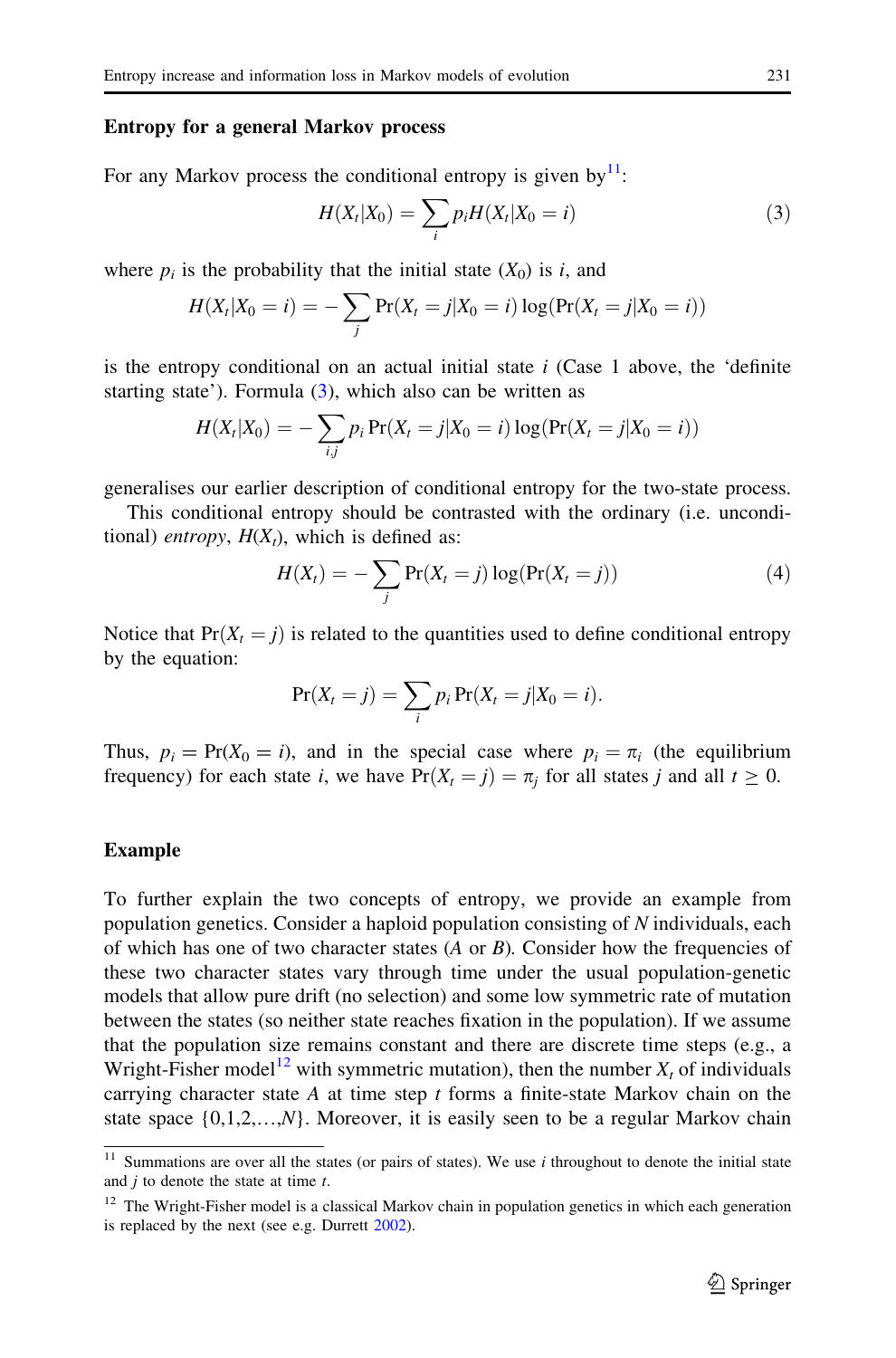<span id="page-9-0"></span>and so has an equilibrium distribution (whose shape depends on the magnitude of the mutation rate). Assume that this process is in equilibrium; then the expected value of  $X_t$  will be  $N/2$ , and classical population genetics furnishes a probability distribution for each of the  $N + 1$  values that is symmetric about the mean. The entropy does not change with time, as we assume the process is in equilibrium. By contrast, suppose that at a particular moment (call it time  $= 0$ ) one were to count how many individuals actually carry character state A. This observation will provide information about the frequency of trait A at any future time  $t > 0$ , even if the observed value at time 0 happens to be the expected frequency (namely, N/2). Note that the entropy of the probability distribution of different states at time  $t$  given a particular present observation is not the conditional entropy. Rather, the former quantity corresponds to the analogue of Case (1) ('Definite starting state'), though here the state space is of size  $N + 1$  rather than 2. It is the term  $H(X_1|X_0 = i)$  above, if i is the present observation. By contrast, conditional entropy  $H(X_t|X_0)$  is the expected value of  $H(X_t|X_0 = I)$ , if we were to observe the unknown (random) number of individuals I carrying character A at time 0. It thus is the analogue of Case (3) ('Probabilistic starting state') above.

We can modify this simple example (while retaining the assumption of small mutational input) to include frequency independent selection, as well as frequencydependent selection in which one or both character states become increasingly favored the higher its frequency is in the population. For example, suppose both states are subject to equal positive frequency-dependent selection. Formally this could be modeled by a Moran-type model<sup>13</sup> in which all self and adjacent transition probabilities  $p_{ii}, p_{ii-1}, p_{ii+1}$  are positive and the difference  $p_{ii+1} - p_{ii-1}$  is positive and increasing as i gets closer to  $N$ , and negative and decreasing as i gets closer to 0. Intuitively, it would seem that if the initial state is larger than N/2, then the process will tend to get pushed towards  $N$  and stay near there; similarly, it may seem that for an initial state less than  $N/2$ , the population will tend to get pushed towards 0 and will stay near there. So it would seem that observing the state of the system even infinitely far into the future will provide some information about its starting state. This intuition is mistaken; the process described is regular and so the Markov Chain convergence theorem applies. Multiple adaptive peaks do not immunize a lineage from information loss if the lineage has a nonzero probability of crossing valleys. Rather, as we will see in §8, peaks merely slow the rate of information loss.

#### Inequalities and dynamics

Although the two quantities—entropy and conditional entropy—can (and usually do) differ in value, there is a fundamental and classic inequality from information theory that connects them: the conditional entropy of the lineage after  $t$  units of time never exceeds the entropy of the lineage at that time. That is:

<sup>&</sup>lt;sup>13</sup> In the Moran model each step of the process involves the death of a single individual and its replacement by a new one (see e.g. Durrett [2002\)](#page-27-0).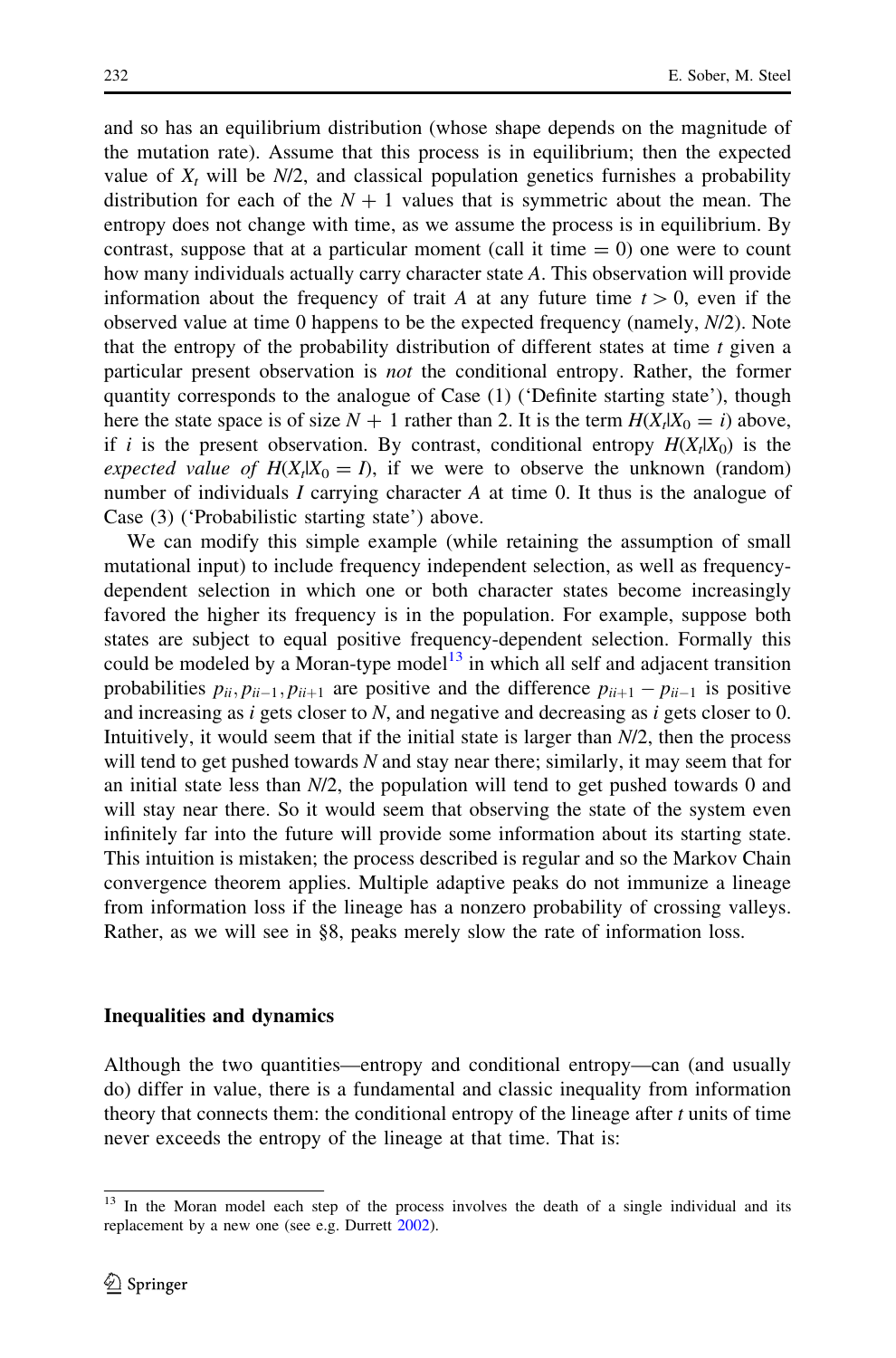$$
H(X_t|X_0) \le H(X_t) \tag{5}
$$

Inequality  $(5)$  $(5)$  is a consequence of a far more general inequality, namely that for *any* two random variables X, Y (regardless of Markov processes or time) we have  $H(X|Y) \le H(X)$ . Inequality ([5\)](#page-9-0) is maximal at  $t = 0$  (since  $H(X_t|X_0) = 0$  for  $t = 0$ ) and the non-negative difference  $H(X_t) - H(X_t|X_0)$  converges to zero as t grows for any Markov process that has an equilibrium distribution.<sup>14</sup> Inequality [\(5](#page-9-0)) makes intuitive sense when entropy is interpreted as a measure of uncertainty: learning the system's state at  $t = 0$  cannot on average increase your uncertainty about what its state will be later on.

There are two ways in which the weak inequality ([5\)](#page-9-0) can be an equality. The first is if  $p_i = 1$  for some state i. In that case, observing the state at time 0 tells you nothing about the process (including its likely state at time  $t$ ) that you did not know without observing it; you knew already what state it must be in at time 0. In this special case, the following equalities hold:

$$
H(X_t) = -\sum_j \Pr(X_t = j) \log(\Pr(X_t = j)) = -\sum_j p_{ij} \log(p_{ij}) = H(X_t|X_0 = i)
$$
  
=  $H(X_t|X_0)$ .

But even when the initial distribution is not this extreme, there are simple discretetime Markov chains for which  $(5)$  $(5)$  is an equality for all positive values of t; i.e.,  $H(X_t|X_0) = H(X_t)$  for all  $t > 0$ , in which case the initial state tells you nothing about any future states. An example, from Mossel ([1998\)](#page-27-0), is the Markov chain with four states 1,2,3,4, with an arbitrary non-zero initial distribution  $p_1$ ,  $p_2$ ,  $p_3$ ,  $p_4 > 0$ , and transition probabilities:

$$
p_{11} = p_{12} = p_{23} = p_{24} = 0
$$
;  $p_{13} = p_{14} = p_{21} = p_{22} = 1/2$ , and  $p_{3j} = p_{4j} = 1/4$ , for all j.

The transition matrix  $P$  for this chain, and the transition digraph, are:



This Markov chain is regular. Yet after just two time steps we have no idea (from  $X_2$ ) which of the four possible initial states the process was in at time 0, since the four states have equal probability after two time steps, regardless of the starting state.<sup>15</sup> Notice also that this particular matrix  $P$  is singular (i.e., its determinant

<sup>&</sup>lt;sup>14</sup> Since both  $H(X_t)$  and  $H(X_t|X_0)$  converge to  $-\sum_i \pi_i \log(\pi_i)$ .

<sup>&</sup>lt;sup>15</sup> We describe a further interesting property of this chain in the Section "Tree-like evolution".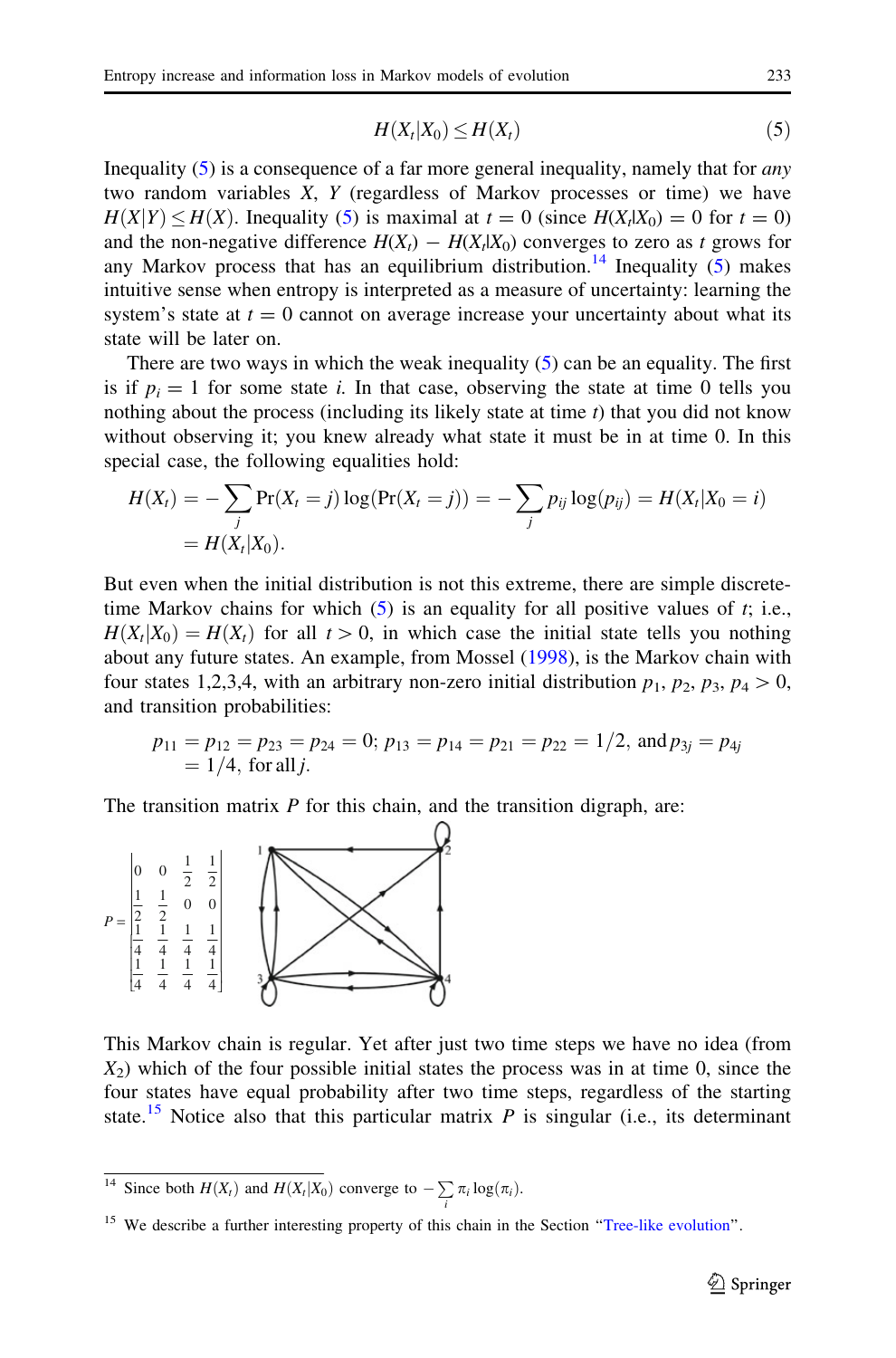$det(P)$  is zero<sup>16</sup>). The condition  $det(P) = 0$  is not possible for a continuous-time Markov process.<sup>17</sup> In particular, for the two-state process described in the Introduction, we always have  $det(P) > 0$  (technically, this discrete process embeds within a continuous-time process). Let us call a Markov process *non-singular* if it is either a continuous-time process, or if discrete, its transition matrix has non-zero determinant. With this in hand, we have the following result (the proof of which is given in the Appendix), which states that for a non-singular Markov process the expected amount of information that the initial state provides about a future state never vanishes completely in any finite time:

**Proposition 4** For a non-singular Markov process, and with  $p_i > 0$  for at least two states  $i = i_1$ , i<sub>2</sub>, the weak inequality ([5](#page-9-0)) is strict for all  $t > 0$ , i.e.  $H(X_t|X_0) < H(X_t)$ .

Regarding the dynamic behavior of conditional entropy as a function of time, the non-negative difference  $H(X_t) - H(X_t|X_0)$  between unconditional and conditional entropy is exactly identical to the so-called 'mutual information' I between  $X_0$  and  $X_t$ , denoted  $I(X_0; X_t)$ , which measures how much observing the state of the process at time 0 tells you, on average, about which state the process will be in at time  $t$ , and vice versa (a formula for  $I$  is given in the Appendix). A fundamental property of Markov models is the 'data processing inequality' in information theory which states that if  $Y \to W \to Z$  is a Markov chain, then  $I(Y; Z) \leq I(Y; W)$ .<sup>18</sup> Applying this to  $Y = X_0$ ,  $W = X_t$ ,  $Z = X_{t'}$  for  $t' > t$ , gives a classic result:

**Proposition 5a** For any Markov process,  $I(X_0; X_t)$  is non-increasing as a function of time.

We will see later that for non-Markovian mixtures of Markov processes, mutual information can exhibit markedly different dynamics. However, for Markov processes, Proposition 5a has the following consequences for the dynamics of conditional entropy:

**Proposition 5b** In a finite-state Markov process the conditional entropy is always increasing if either: (i) the entropy is increasing; or (ii) the lineage's initial state is characterized by a non-trivial<sup>19</sup> equilibrium distribution; or (iii) the process has a uniform non-trivial equilibrium distribution.

Part (i) is equivalent to Theorem 4 of Sober and Barrett [\(1992](#page-27-0)); both it and part (ii) follow directly from Proposition 5a, while part (iii) requires more detailed argument (see Cover and Thomas [1991](#page-27-0), p. 35).

<sup>&</sup>lt;sup>16</sup> An equivalent definition of singularity is that we can write some row of the matrix as a linear combination of the other rows. Singular matrices are thus, in some sense, 'exceptional'.

<sup>&</sup>lt;sup>17</sup> Since the transition matrix of a continuous process acting for time t with intensity matrix  $Q$  can be written as  $exp(Qt)$ , and Jacobi's formula assures us that  $det(exp(Qt)) = exp(tr(Qt)) > 0$ .

<sup>&</sup>lt;sup>18</sup>  $Y \rightarrow W \rightarrow Z$  means that W screens off Y from Z. If, in addition, Z screens off Y from W, then the inequality  $I(Y; Z) \leq I(Y; W)$  becomes an equality (see, e.g., Cover and Thomas [1991\)](#page-27-0).

<sup>&</sup>lt;sup>19</sup> Non-trivial here means that the equilibrium distribution assigns strictly positive probability to at least two states.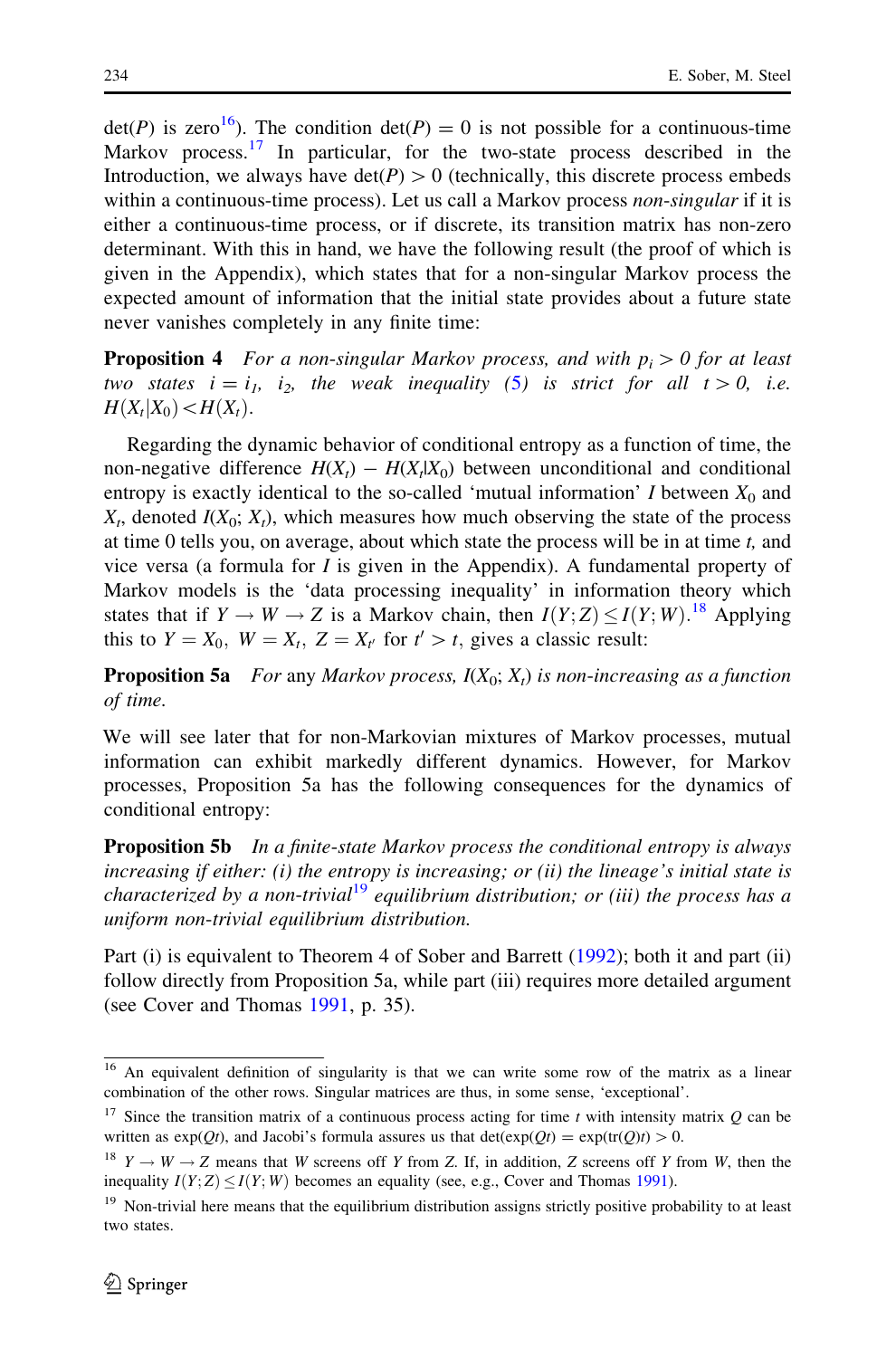## The rate of information loss

When the mutual information  $I(X_0; X_t)$  between  $X_0$  and  $X_t$  converges to zero as t grows, the present state of a system tells you progressively less about the future state the further you look into the future. Moreover, for a regular Markov process this loss of information is rapid. Not only does the future become harder to accurately predict with time; it becomes, in a sense, 'exponentially harder' with time. This is made precise by the following result (the proof of which is given in the Appendix):

**Proposition 6** For any finite-state Markov process that is regular,  $I(X_0; X_t) \leq Ce^{-ct}$  for all  $t>0$ , where the constants C,  $c>0$  depend on just the process. Thus,  $I(X_0; X_t)$  converges to zero exponentially quickly with increasing t.

However, for non-regular Markov processes,  $I(X_0; X_t)$  need not converge to zero with increasing t. We illustrate this with a 'toy' example from Sober and Steel [\(2002](#page-27-0)) of a chain on three states, and with a variation of our population-genetic example of drift with symmetrical mutation.

Consider first the chain on three states, with uniform distribution for  $X_0$  $(p_1 = p_2 = p_3 = \frac{1}{3})$  and transition matrix and transition digraph given by:



This Markov chain is aperiodic (but not irreducible, since one cannot move from state 2 or 3 to any other state). Moreover,  $det(P)$  is non-zero. However,  $I(X_0; X_t)$ converges to a non-zero value as  $t$  tends to infinity. In other words, observing the state at time 0 provides an expected amount of information about the future state that never vanishes no matter how far into the future you look.

As a second and more biologically-relevant example, consider the population genetic process described earlier, in which the frequency  $X_t$  of character state A in a population of size  $N$  at time  $t$  is subject to pure drift. Suppose there is no mutation between states, so the population eventually becomes fixed either with  $X_t = 0$  or  $X_t = N$  (these are the two 'absorbing states' of the Markov chain). Suppose that at time 0 each of the  $N + 1$  possible states for  $X_0$  is equally probable. Thus  $p_i$  is uniform and the population is equally likely to become fixed at all-A or at all-B. In that case, the unconditional entropy  $H(X_t)$  decreases, from its maximal value of  $log(N)$  at time 0 to  $log(2)$  as t tends to infinity. The behaviour of the conditional entropy  $H(X_t|X_0)$  is more interesting, and is described in the following result, whose proof is given in the Appendix.

**Proposition 7** In the Wright-Fisher model for neutral genetic drift with no mutation in a haploid population of size N (large) where at time 0 each of the  $N + 1$ possible states for  $X_0$  is equally probable,  $H(X_t|X_0)$  initially increases (as t grows) from its value of zero at time 0, but later decreases to a limit that is strictly less than the corresponding limit of  $H(X_t)$ .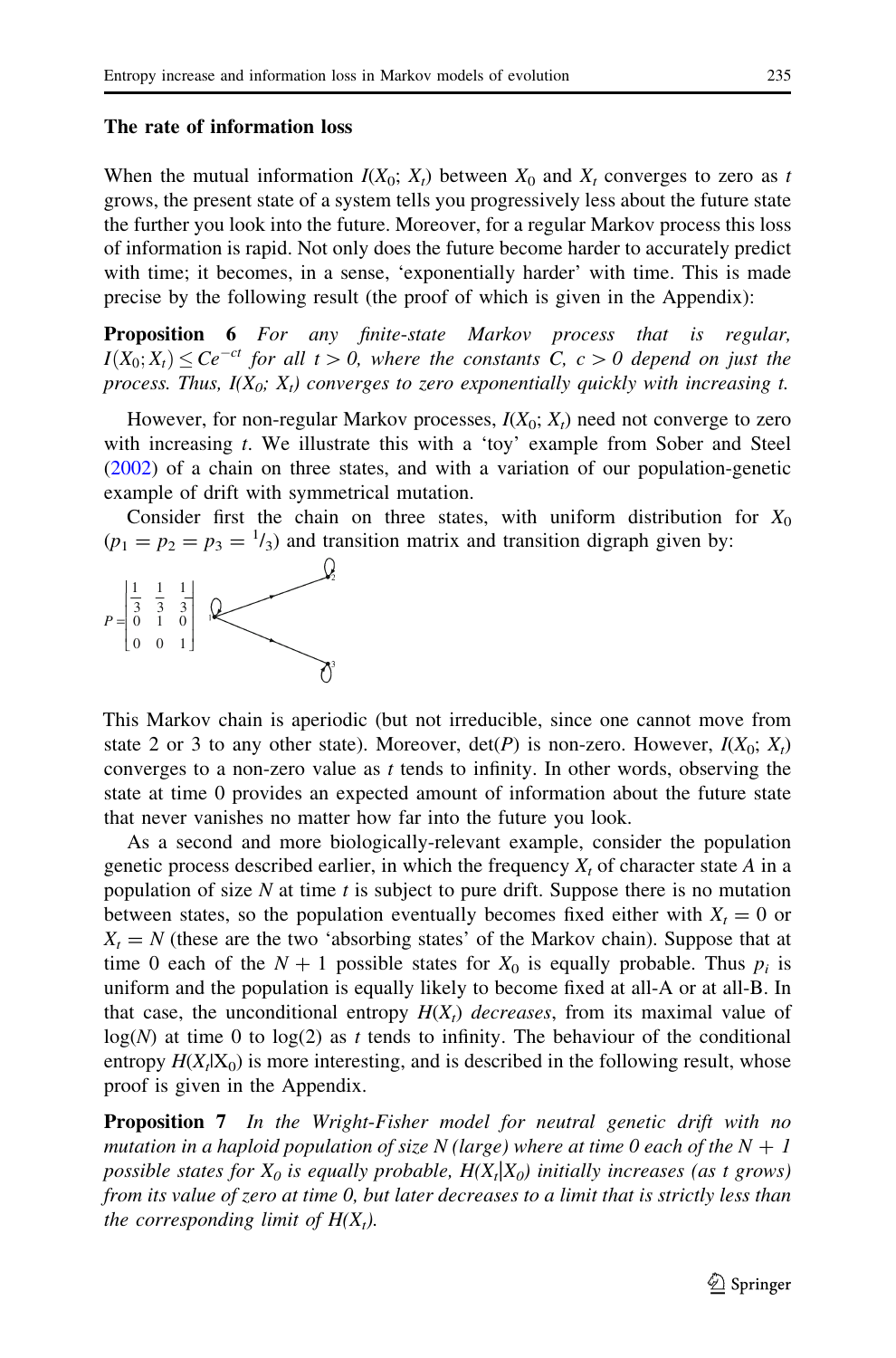Moreover, as with the modification to our 'toy' example, the mutual information  $I(X_0; X_t)$  in this process of drift without mutation does not converge to zero as t tends to infinity. In this process, any observation at time 0 (other than  $N/2$  if N is even) tells you which state (0 or N) is more likely to be the absorbing state, and the closer your observation lies to one of these two absorbing states the more information you gain.

Notice that introducing any non-zero symmetrical mutation into this model, no matter how small, results in a fundamental jump in the limit of  $I(X_0; X_t)$  as t tends to infinity; it jumps from a non-zero value to 0, by the Markov chain convergence theorem. Allowing a low non-zero mutation rate in the model means that Proposition 6 applies (so  $I(X_0; X_t)$  converges to zero exponentially fast with t) but the constants  $C$ , c depend on the model. In particular, as the mutation rate shrinks to zero, one or both of these constants will also converge to zero.

So whether there is zero mutational input matters a lot to the trajectory of the mutual information. With zero mutation, the mutual information asymptotes to zero; with nonzero, the mutual information does not. However, the difference between these two situations disappears if we consider only finite lineage durations. For any finite time  $t$ , the mutual information is positive. What matters for practical purposes is not what happens in the infinite limit but how much information an observation at one time provides about another that is finitely far away.

Another example in which the rate of information loss is lowered involves frequency-dependent selection. Consider a population in which each individual has trait  $A$  or trait  $B$ , and selection favors the trait that is in the majority. Selection will push the lineage to either all-A or to all-B, depending on the lineage's starting state. If we observe this lineage at one time, how much does this observation tell you about the lineage's state earlier or later? If there is mutational input, Proposition 6 applies and you know that the mutual information decays to zero (and exponentially fast) and in the infinite limit it is zero. Without mutational input, Proposition 6 does not apply (since the process is not irreducible) and the mutual information is positive even in the limit. But for finite temporal intervals, the mutual information is positive, regardless. It is larger when there is no mutation. And in both cases, the mutual information is larger when there is frequency dependent selection for the majority trait. These differences are reflected in the magnitude of the constants C and  $c$  in Proposition 6. Once again, the actual rate of information loss at some time  $t$ in the finite future is heavily influenced by the properties of the model.

#### Looking into the past

One also can consider the conditional entropy of the state of a Markov process  $t$ time steps back into the past, given the present state. This case is described by the following formal identity from information theory<sup>20</sup>:

 $20$  Equation (6) follows from symmetry of the mutual information function I, so that  $H(X_t) - H(X_t|X_0) = I(X_0; X_t) = I(X_t; X_0) = H(X_0) - H(X_0|X_t).$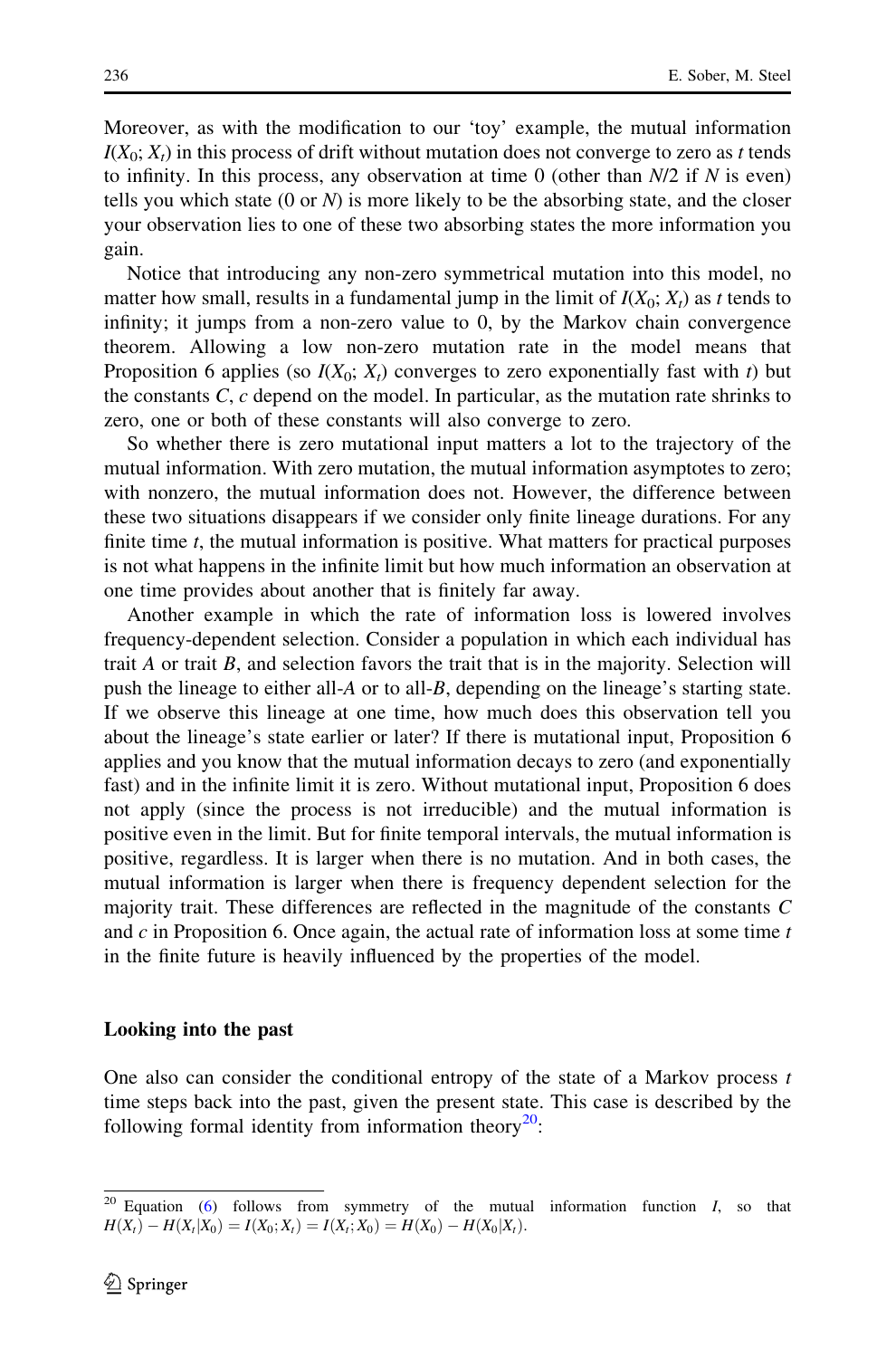$$
H(X_0|X_t) = H(X_t|X_0) + H(X_0) - H(X_t)
$$
\n(6)

<span id="page-14-0"></span>This equation applies whether or not the process is in equilibrium. If it is in equilibrium (as it is in our population-genetic example of drift), then  $H(X_0) = H(X_t)$ , in which case it follows that  $H(X_0|X_t) = H(X_t|X_0)$ . In other words, if we are going to observe the system's present state, our expected uncertainty concerning the state of the system  $t$  time steps into the future is the same as our expected uncertainty concerning the state of the system  $t$  time steps in the past. This does not mean that the Markov process would appear the same when run forward or backward in time (this is what 'time reversibility' means in Markov chain theory<sup>21</sup>), as the last equation applies for any Markov process in equilibrium. Note also that the rate of information loss as we move  $t$  time steps into the past is the same as that described in Proposition 6 for t time steps into the future, provided once again that the process is in equilibrium.

If the process is not in equilibrium, the comments above need to be modified. The difference  $H(X_0) - H(X_t)$  tells you whether your present observation is expected to tell you more about the process  $t$  time steps in the future or about  $t$  time steps in the past (the former applies if  $H(X_0) - H(X_t) > 0$ , the latter if  $H(X_0) - H(X_t) < 0$ ). This difference in the unconditional entropies is the criterion for whether conditionalizing on an observation is expected to provide more information about the future or about the past.

#### Non-Markov processes

A discrete time process has the Markov property precisely when, for any time t, states  $i$  and  $j$ , and history  $h$  we have:

Pr(system is in state j at time  $t + 1$  system is in state i at time  $t =$ 

Pr $(s$ ystem is in state j at time  $t + 1$  system is in state i at time t

& system had history h before time t).

At first glance, it may seem that every sensible model of a physical process must have the Markov property; otherwise, the model will entail some sort of weird ''action at a temporal distance'' whereby the past can influence the future without having that influence transmitted through the present. In fact, a perfectly reasonable model of a process can violate the Markov property if the model is causally incomplete. For example, consider the fact that Mendelian inheritance is generally thought to be Markovian; grandparents influence the genotypes of their grandchildren only by way of influencing their children. There is no action at a temporal distance in genetic transmission. However, this fact about the process does not mean that there can't be models in population genetics in which the state of generation 3 depends not just on the state of generation 2 but on that of generation 1 as well. The

<sup>&</sup>lt;sup>21</sup> A process is *time-reversible* precisely when it is in equilibrium and  $\pi_i Pr(X_t = j | X_0 = i)$  =  $\pi_j Pr(X_t = i | X_0 = j)$  for all states i, j and  $t > 0$ . Any two-state process in equilibrium is time-reversible, whether it involves drift or selection. For any  $n > 2$  there are *n*-state Markov processes that are not time-reversible (Häggström [2002\)](#page-27-0).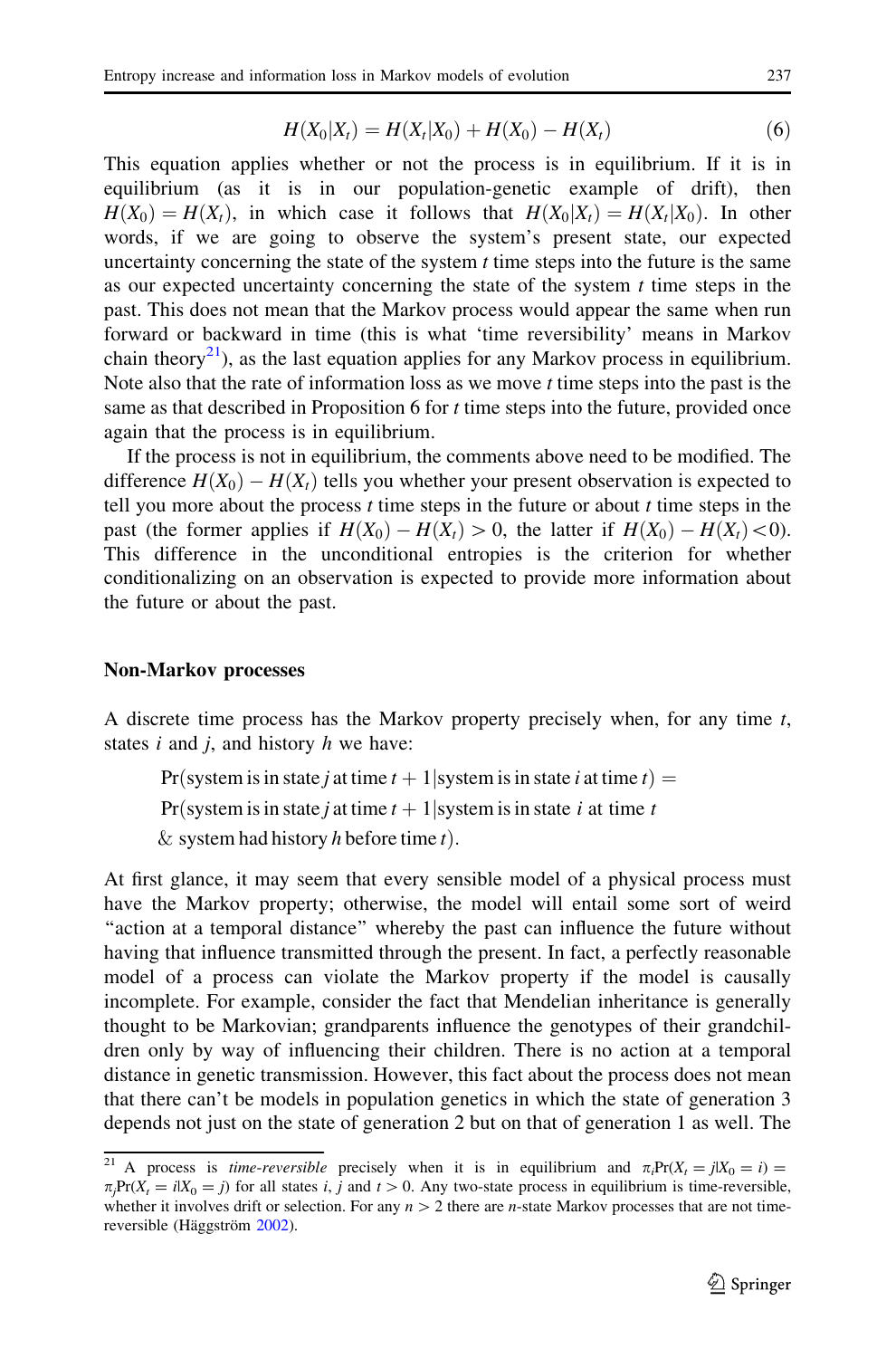theory of inbreeding provides a case in point; when all matings in an infinite population are between sibs, the heterozygosity  $(Z_t)$  in generation t depends on the heterozygosity in the previous two generations,  $t - 1$  and  $t - 2$  (Crow and Kimura [1970,](#page-27-0) p. 87):

$$
Z_t = \left(\frac{1}{2}\right)Z_{t-1} + \left(\frac{1}{4}\right)Z_{t-2}
$$

The *process* of inheritance is Markovian, but *models* of the process can fail to be when they are causally incomplete.

One formal device for constructing a non-Markov model is by taking a mixture of two or more Markov processes; Chang [\(1996](#page-27-0), p. 213) makes this point in connection with phylogenetic inferences that use DNA substitution models. Mixture models have becomes widely used in molecular phylogenetics to model rate heterogeneity across DNA sequence sites (and, more recently, to model changing processes in a tree). To illustrate a particularly simple example of rate heterogeneity across sites, and how this leads to non-Markovian behavior, consider a simple model of DNA site substitution in which each site can either be 'on' (free to undergo substitution) or 'off' (invariable due to functional or structural constraints), and these two classes remain fixed through time. Then the state  $X_t$  of a randomly-selected site at time t (namely, A, C, G, or T) can be modeled as a mixture of two Markov processes (one a regular model of site substitution, the other a trivial Markov process in which each state remains unchanged). It is easily seen that  $X_t$  is not a Markov process, as the past is not conditionally independent of the future given a present observation. For example, we have:

$$
Pr(X_t = A | X_{t-1} = A \& X_{t-2} = A) > Pr(X_t = A | X_{t-1} = A),
$$

since knowing that a site has remained unchanged for two time steps provides some evidence that it is in the 'off' class and so is more likely to be found in that same state at the next time step.

Another simple non-Markov model can be constructed by using the two-state Markov model described earlier. We previously represented selection for state 1 by way of the inequality  $u > v$ ; symmetrically, selection for state 0 can be expressed by the inequality  $u < v$ . Each of these models is Markovian. Now let us mix these two models together by supposing that there will be selection for state 1 if the lineage begins in state 1 and selection for state 0 is the lineage begins in state 0. The lineage transition probabilities for this new model are depicted in Fig. [3](#page-16-0) (using the assumption that  $u = x_1 >> v = x_2$  when there is selection for state 1 and  $u = x_2 \lt v = x_1$  when there is selection for state 0). This mixed model violates the Markov property because the probability a lineage has of being in state 1 at time  $t + 1$  depends, not just on the state of the lineage at time t, but also on the values of u and v, and those values depend on the state of the lineage at time  $t = 0$ .

Each of the Markov models (the one with  $u > v$ , the other with  $u < v$ ) is regular as long as  $0 \lt u$ ,  $v \lt 1$ , and so the Markov chain convergence theorem guarantees that the mutual information that characterizes the relationship between a past and a future time slice of the process asymptotes to zero exponentially fast as the temporal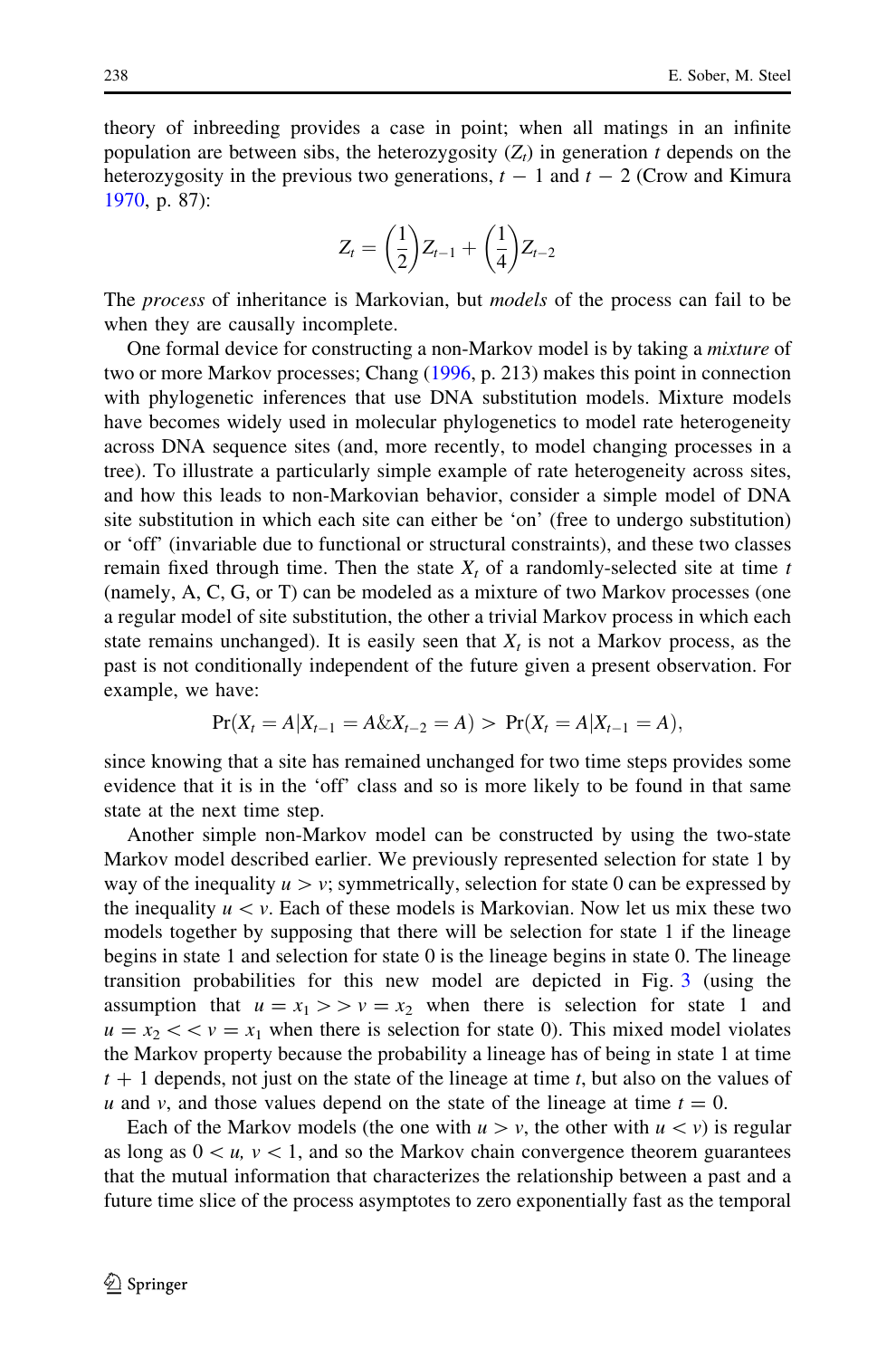<span id="page-16-0"></span>

Fig. 3 A non-Markov model in which there is selection for state 1 when the lineage begins in state 1 and selection for state 0 when the lineage begins in state 0

separation of the two slices increases. However, the new mixed model is not Markovian and it has the interesting property that the mutual information between past and future does not asymptote to zero. As can be seen from Fig. 3, ascertaining the initial state of the lineage helps you predict the lineage's state in the future, even when the initial and future moments are infinitely separated. The same point holds for inferring past from present; even if the past time slice is infinitely long ago, observing the present state of the lineage helps you infer its initial state.<sup>22</sup>

In the example just described of a non-Markov process, the conditional entropy monotonically increases (see Fig. [4\)](#page-17-0). However, it is easy to describe another example in which the conditional entropy behaves differently. Consider the mixed model that we have just described but with a twist: selection now favors the *opposite* state to the one in which the lineage begins. Thus, let us suppose the lineage starts, with equal probability, in state 0 or 1, and if the lineage starts in state 0 the process converges to an equilibrium of  $(x, 1 - x)$ , where  $0 < x < \frac{1}{2}$ , while if the lineage starts in state 1 the process converges, at the same rate, to an equilibrium of  $(1 - x$ , x). In this case the conditional entropy  $H(X_t|X_0)$  initially rises with increasing t from its initial value of 0 at  $t = 0$  to a maximum value of log(2) at  $t = f(x)$ , where f is a function that tends to infinity as x increases towards  $\frac{1}{2}$ . However, for values of t greater than  $f(x)$ , the conditional entropy  $H(X_t|X_0)$  declines as t grows towards an asymptotic limit of the entropy of the equilibrium distribution  $(x, 1 - x)$  of each process, namely  $g(x) =_{def} -x \log(x) - (1 - x) \log(1 - x)$  (see the Appendix, Part B, for details). In other words, when we observe the present state of the system, our

 $\overline{22}$  This discussion corrects some of what Sober ([2008,](#page-27-0) pp. 300–306) says about a model of frequency dependent selection for the majority trait; the model is nonMarkovian.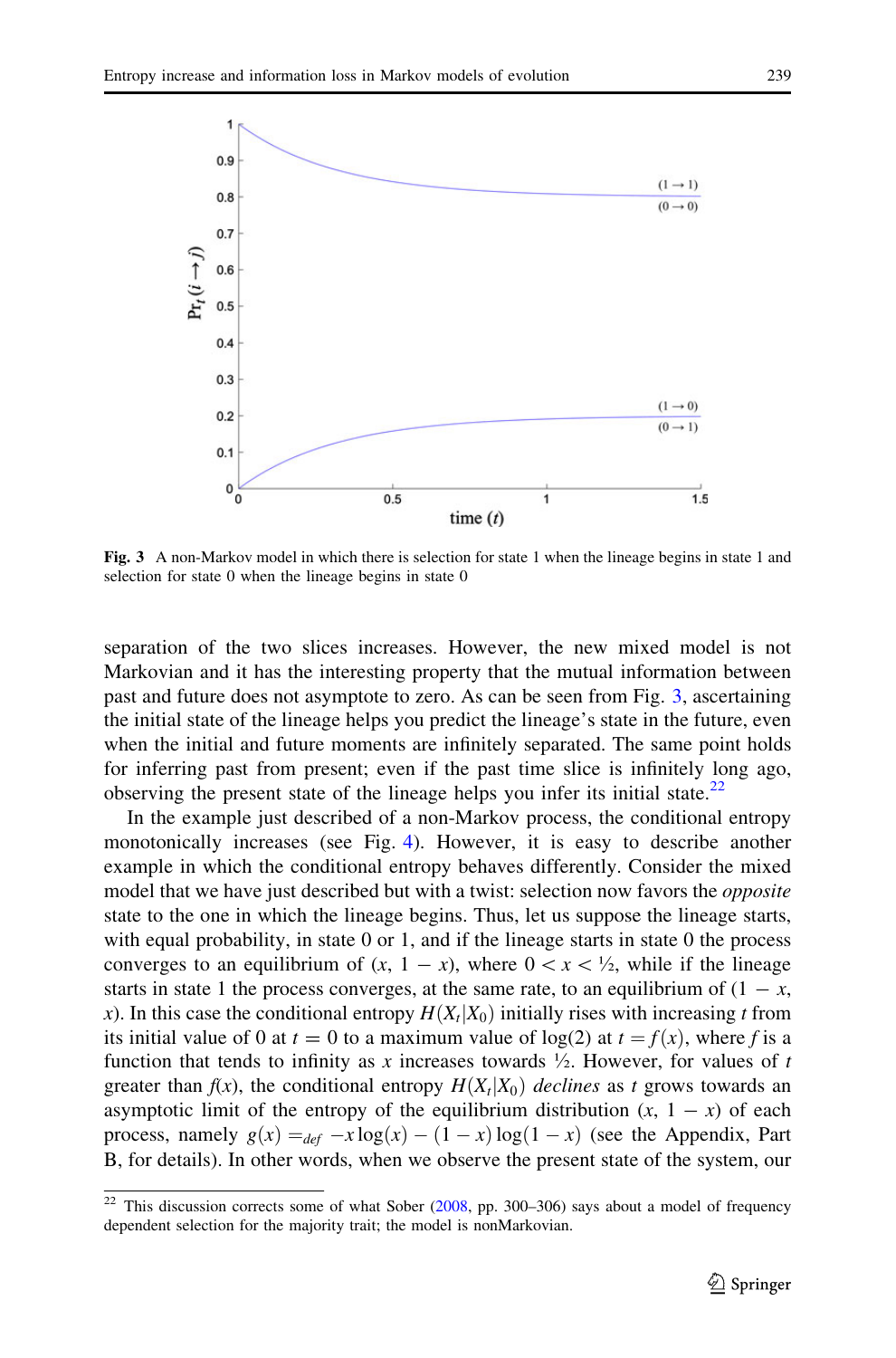<span id="page-17-0"></span>

Fig. 4 The dynamics of conditional entropy and mutual information for two non-Markov processes. Each process is a mixture of a matching pair of two-state regular Markov processes; each non-Markov process models a form of selection. Upper: If selection favors the lineage's initial state, then mutual information and conditional entropy change monotonically. Lower: If selection works against the lineage's initial state, then mutual information can drop to zero and then start increasing, a behavior that is impossible for any Markov process  $(cf.$  Proposition 5a). See text for further details

expected uncertainty about the state of the system in the near future will be greater than our uncertainty for the distant future.

The stronger the selection, the closer to zero is the limiting value of the system's conditional entropy in the distant future (since  $g(x)$  tends to 0 as x decreases to 0).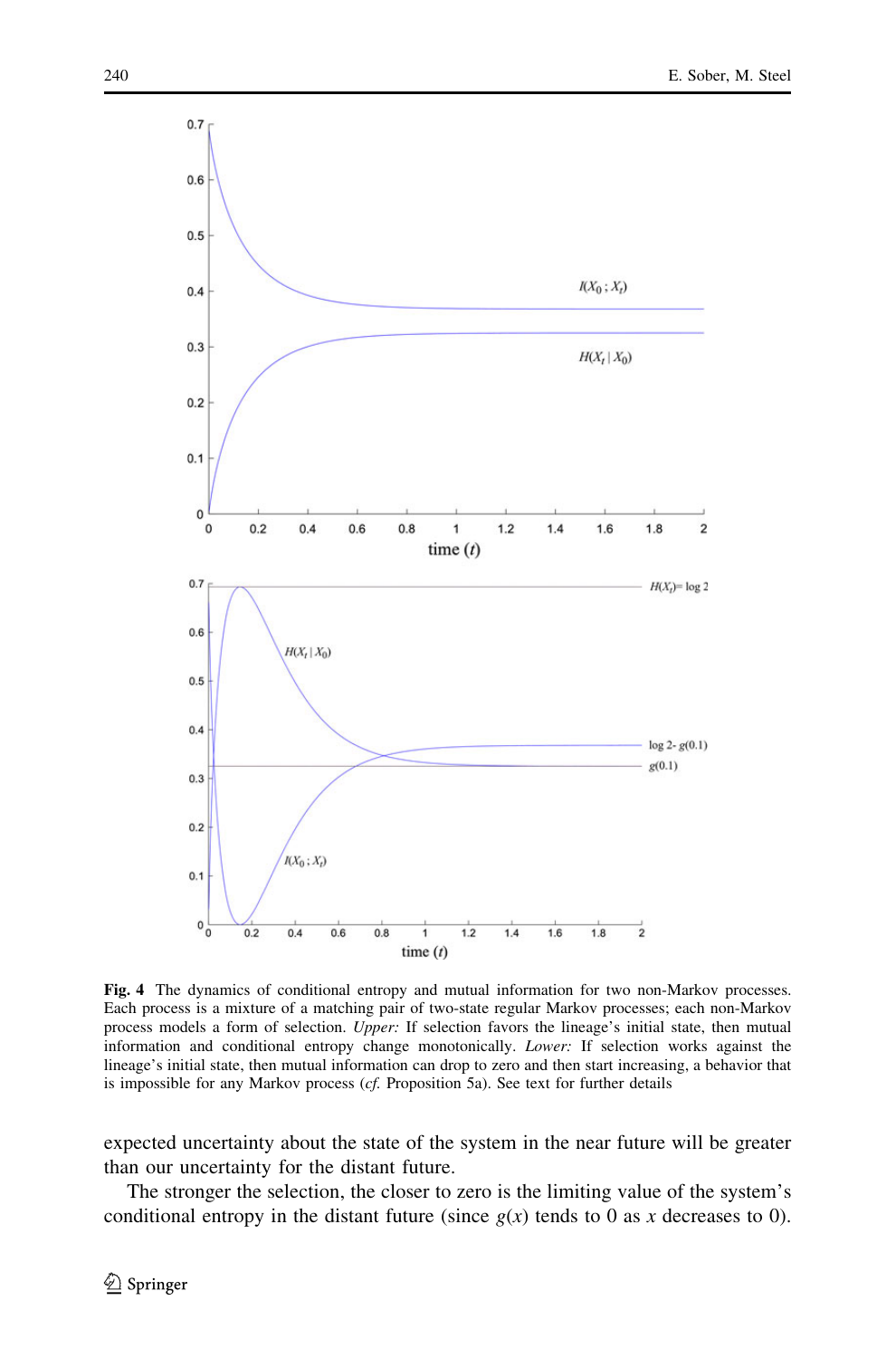Notice that, as selection weakens and more and more resembles the case of pure drift (i.e., as x increases towards  $\frac{1}{2}$ ), the decline of  $H(X_t|X_0)$  is pushed further into the future by the stated property of  $f(x)$ . Furthermore, in this example, the entropy  $H(X_t)$  remains constant at log(2) for all values of t, and so the mutual information  $I(X_0; X_t)$  initially declines from its initial value of log(2), reaching 0 at  $t = f(x)$ before increasing towards its asymptotic limit of  $log(2) - g(x)$ . These dynamical aspects of mutual information and entropy are illustrated in Fig. [4](#page-17-0) for the case in which  $x = 0.1$ .

In the mixed models just described, the transition probabilities deterministically depend on the lineage's starting state. The more general point is that the mixed model will fail to be Markovian if the lineage transition probabilities are probabilistically dependent on the state of the lineage at any time. Non-Markovian models don't always have the mutual information remaining positive in the infinite limit, but a general sufficient condition for this can now be stated.

Suppose we have  $k > 1$  regular Markov processes,  $M_1, M_2, \ldots, M_k$ , each on the same state space S, each with its own equilibrium distribution  $\pi^1, \pi^2, \ldots, \pi^k$ . Consider the following random process  $(X_t : t > 0)$  on state space S. At time  $t = 0$ we select model  $M_{\alpha}$  with probability  $q_{\alpha}$  and select a state according to some initial distribution  $(p^{\alpha})$  of model  $M_{\alpha}$ . This is the (random) initial state  $X_0$ . We then evolve this state according to this Markov process  $(M_\alpha)$  for time t. We refer to the process  $X_t$  as a *mixture of Markov processes*. We say that this mixture is *proper* if (i)  $q_\alpha > 0$ for at least two values of  $\alpha$ , (ii) the initial distributions  $p^{\alpha}$  are not all equal, and (iii) for each state *i*,  $p_i^{\alpha} > 0$  for at least one  $\alpha$ .

Recall that for any regular Markov process the mutual information between the initial state and the state at time  $t$  always decays to zero (and exponentially fast). Yet, with mixtures of two such processes the behavior of the mutual information function with increasing time is markedly different, as the following result shows.

**Proposition 8** For any proper mixture of any two regular Markov processes with different equilibria:  $\lim_{t\to\infty} I(X_0;X_t) > 0.$ 

That is, the mutual information between  $X_0$  and  $X_t$  does not decay to zero. Notice that the condition that the initial distributions are not all identical is implied by the non-identity of equilibria condition when the initial distribution for each chain is its equilibrium distribution.

Proposition 8 is an immediate corollary of the following more general result for mixtures of  $k \geq 2$  regular Markov processes, whose proof is given in the Appendix. Let  $\Pi$  be the  $k \times |S|$  matrix whose rows are the vectors  $\pi^1, \pi^2, \ldots, \pi^k$ .

**Proposition 9** For a proper mixture of any  $k \geq 2$  regular Markov processes,  $\lim_{t\to\infty} I(X_0; X_t) > 0$  if the rows of  $\Pi$  are linearly independent.

We end this section by noting that mixtures do not provide the only way to generate a non-Markov model from Markov models. A more general device is to take a Markov model defined on some large state space, but then to suppose that the process we are able to observe is merely some property or 'shadow' of the states in that larger space. More precisely, given a Markov process  $Z_t$  on a state space  $\Omega$ , and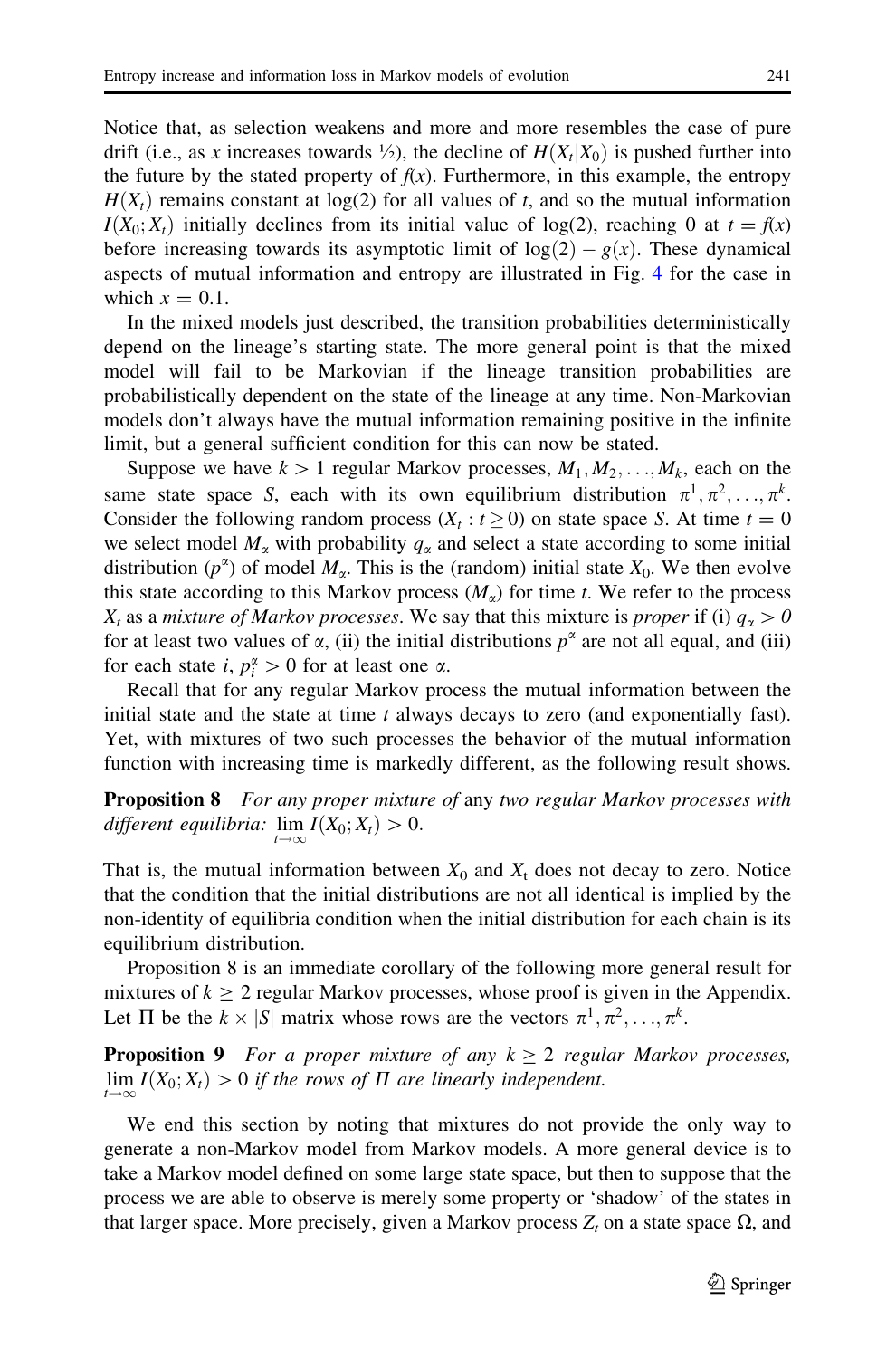<span id="page-19-0"></span>a function  $f : \Omega \to S$  the process  $X_t = f(Z_t)$  is sometimes referred to as a *lumped* Markov process.<sup>23</sup> As an example, consider the model of DNA site substitution with invariable sites described near the start of this Section. This was described as a mixture of two regular Markov processes on four states, but it can be equally well described as a lumped Markov process in which  $\Omega$  is the eight-element set {A<sub>on</sub>,  $A_{\text{off}}$ ,  $C_{\text{on}}$ , and f simply ignores the subscript on each state. This is no coincidence, as any finite mixture of Markov processes can be described as a lumped Markov process for a suitable choice of f and  $\Omega$  (Appendix, part B, provides a proof). Moreover, this alternative viewpoint using a lumped process can accommodate biological phenomena that cannot easily be described by mixtures. For example, suppose that in the model of DNA site substitution with invariable sites we make the following adjustment: sites that are 'off' may turn 'on' and sites that are 'on' may turn 'off', according to a further Markovian mechanism. The resulting 8-state Markov process on  $\Omega$  is a simple 'covarion drift' process (based on Walter Fitch's covarion model from the early 1970s; see Tuffley and Steel [1997b\)](#page-27-0). As before, the lumped process on the (observable) states {A,C,G,T} is no longer Markovian; but the twist now is that this lumped process provably *cannot* be represented as a finite mixture of Markov processes. $^{24}$ 

## Tree-like evolution

We have considered changes in the conditional and unconditional entropies of a Markov process as it unfolds in a single lineage through time. However, Markov processes are also widely used in evolutionary biology to study the evolution of a discrete character on a bifurcating phylogenetic tree (Felsenstein [2004](#page-27-0)). In particular, the states observed at the tips (leaves) of an evolutionary tree (which correspond to present-day species) contain information about the state at an ancestral node. Consider, for example, the tree shown in Fig. [5a](#page-20-0), and assume that the same Markov process applies to each of the seven edges in this tree. Under the usual Markov assumptions, the leaves  $D_2$  and  $D_3$  are conditionally independent given the state at C. But  $D_2$  and  $D_3$  are not conditionally independent given the state at the root node R. By the 'information-processing inequality' (described just prior to Proposition 5a), the pair  $D_2$  and  $D_3$  conveys at least as much information concerning the state at  $C$  as at  $R$ . But an interesting question arises for this tree: From which two pairs of leaves— $(D_1, D_4)$  or  $(D_2, D_3)$ —do we learn more about the ancestral state at R? The answer turns out to depend on the type of process at work.

It might seem that the pair  $(D_1, D_4)$  is preferred as it provides two independent observations generated from R, as compared with the two observations  $(D_2, D_3)$ , which are non-independent, owing to a period of 'shared history'. Indeed, the mutual information between the states at  $(D_1, D_4)$  and R is at least as large as the mutual information between the states at  $(D_2, D_3)$  and R for certain Markov

<sup>&</sup>lt;sup>23</sup> A lumped Markov process is not generally a Markov process; necessary and sufficient conditions for it to be so are well known (see, for example, Kemeny and Snell [1976\)](#page-27-0).

 $24$  This follows from results in Tuffley and Steel [\(1997b](#page-27-0)).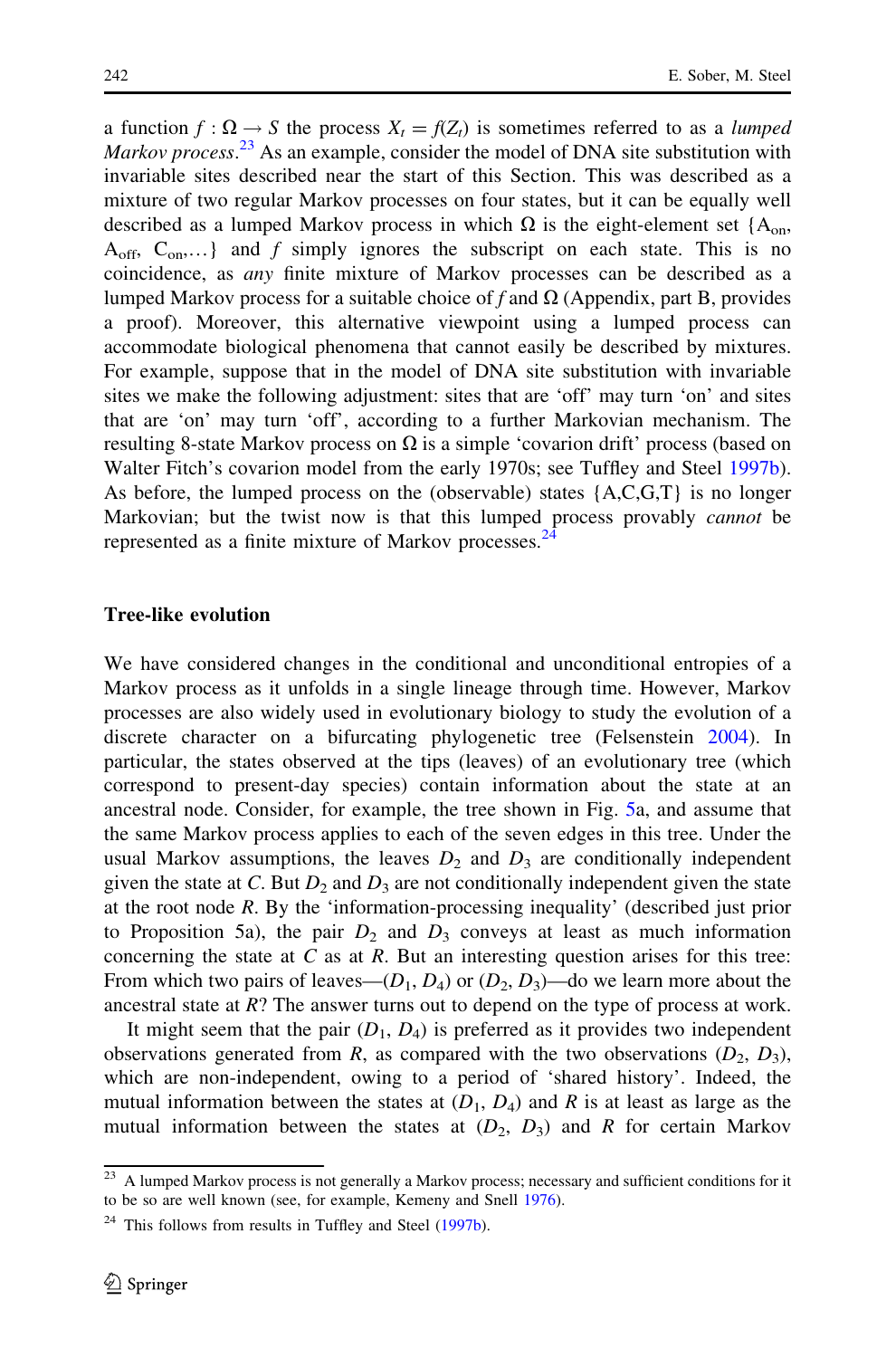<span id="page-20-0"></span>

Fig. 5 a A tree in which the pair of leaves  $D_1$ ,  $D_4$  can tell you either more—or less—than the pair  $D_2$ ,  $D_3$ does about the state of an ancestral node  $R$ , depending on the model. **b** A tree in which the present-day leaves can tell you more about an ancient node  $R$  than about a more recent one  $C$ . See text for details

processes, such as the two-state symmetric process (pure drift) (Evans et al. [2000\)](#page-27-0). Remarkably, however, for other (discrete) Markov processes exactly the opposite inequality can hold, as shown by (Mossel [1998](#page-27-0)).<sup>25</sup> The latter paper furnishes a particularly striking instance of this inequality based on the four-state Markov chain described in Section ''[Inequalities and dynamics'](#page-9-0)'. If we apply this transition matrix to each edge of the tree in Fig. 5a, then the mutual information between the pair  $(D_2,$  $D_3$ ) and R is strictly positive; yet for  $(D_1, D_4)$  and R, the mutual information is identically zero. $26$ 

For a general Markov process on the tree in Fig. 5a, the collection of states at the leaves  $D_1, ..., D_4$  may tell you more about the ancestral state at R than about C if arbitrary transition matrices on the seven edges of the tree are allowed. This last result may seem to go contrary to the information-processing inequality (which, loosely stated, says that the present provides more information about the recent past than it does about the more distant past), but this isn't so; the informationprocessing inequality concerns a ''chain internal'' comparison. The four leaves will be more informative about  $R$  than about  $C$  in a two-state drift model in which the rate of substitution is very low on the edges leading to  $D_1$  and  $D_4$ , yet very high on the other three edges of the tree.

Allowing rates to vary among edges in this way seems to involve 'cheating' and suggests a more interesting question: is it possible for the leaves of a tree to be more informative about the state of a deep ancestral node than a more recent node, under a two-state drift model that has a constant rate of substitution? Perhaps surprisingly, the answer is yes, though we need to go to larger trees to find cases in which this is true. Consider the tree in Fig.  $5b$ , in which the root node  $R$  is  $t$  years in the past, C is t/2, and the 'triangular' tree is a completely balanced binary tree with  $n - 2 = 2<sup>h</sup>$ leaves, with edges of equal length (and equal to the edge joining the triangular tree to  $R$ ). Suppose there is a substitution rate r on all edges of the tree. Using results

<sup>&</sup>lt;sup>25</sup> Sober [\(1989](#page-27-0)) uses a likelihood framework to show that with a two-state drift process, the pair of observations  $D_1 = 1$  and  $D_4 = 1$  provides stronger evidence that  $R = 1$  than does the pair of observations  $D_2 = 1$  and  $D_3 = 1$ ; however, with other processes, the relationship reverses.

<sup>&</sup>lt;sup>26</sup> The mutual information is positive for  $(D_2, D_3)$  and R because if we observe state 1 at  $D_2$  and state 3 at  $D_3$  then C must be have been either in state 3 or 4, and so R cannot have been in state 2. The mutual information is zero if we replace  $(D_2, D_3)$  by  $(D_1, D_4)$  because taking two steps in the chain produces the uniform distribution from any starting state.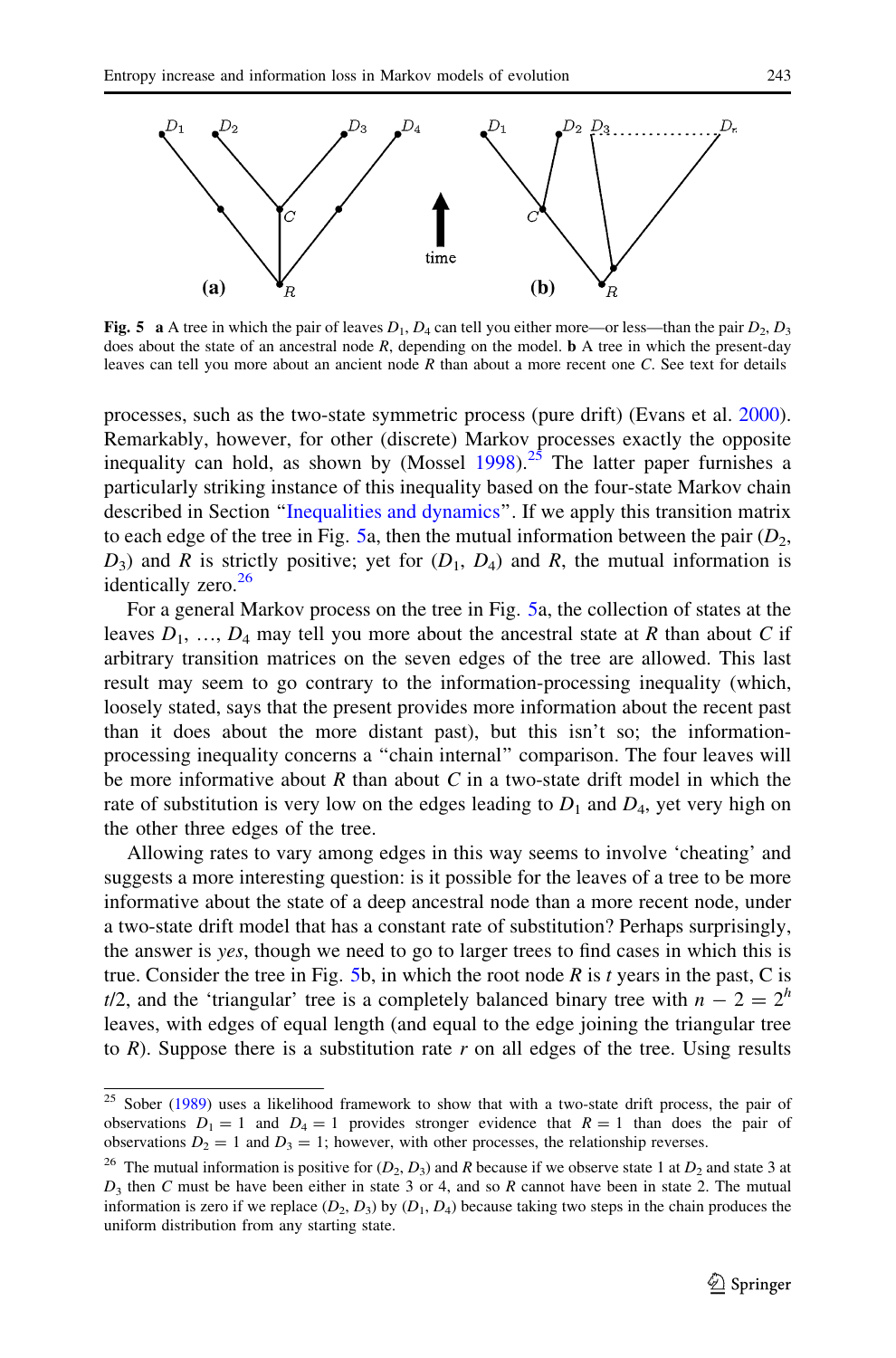from Evans et al. ([2000\)](#page-27-0), the following result can be established: for any  $\delta > 0$  (no matter how small) one can select *n* sufficiently large, and an appropriate substitution rate r so that if X is the collection of states observed at the n leaves, and  $X_R$ ,  $X_C$  are the states at the nodes  $R$ ,  $C$  respectively, then:

$$
I(X_R; X) > 0.1 \text{ and } \text{yet } I(X_C; X) < \delta.
$$

In other words, present-day observations could, in certain cases, be more informative about a node that is 1 billion years old than they are about a node that is merely 500 million years old. $27$ 

Mutual information can also be analysed on larger trees. For example, for the two-state symmetric (drift) model, a general bound on the mutual information between the state at the root  $X_0$  of a phylogenetic tree t years in the past and the states at the set  $Y_t$  of n present-day leaves of the tree has been described (Sober and Steel [2002](#page-27-0)). The result, based on a crucial inequality from (Evans et al. [2000\)](#page-27-0), states that

$$
I(X_0, Y_t) \leq n e^{-4rt}
$$

where  $r$  is the rate of substitution. This inequality provides limits on the accuracy one can hope to achieve when reconstructing ancestral states deep in the past, depending on the conflicting interplay of the substitution rate and the number of present-day observations.

To illustrate the implications of this inequality, consider any phylogenetic tree in which a single ancestral species that existed  $t = 9$  million years ago now has  $n = 100$  current descendants, where drift is the process at work in branches. If the rate of substitution is 1 per 3 million years, then the mutual information connecting the 100 descendants to their most recent common ancestor is at most 0.0006. What does this number mean? Before you look at the states of a character across the 100 leaf species, your prior probabilities for the two possible states of their most recent common ancestor are  $\frac{1}{2}$ ,  $\frac{1}{2}$ . If you now look at the state of the 100 descendants, how much will your observation change these prior probabilities? The answer is that the change is, in expectation, about 0.0006. Moreover, no method can estimate the root state from the leaf states with accuracy more than (about)  $\frac{1}{2} + 0.0006$ ; this is a consequence of Fano's inequality (see Cover and Thomas [1991](#page-27-0)). In other words, your prospects in this situation are essentially no better than what you'd be able to achieve by ignoring the leaf states and just tossing a fair coin. With less time separating root and leaves, or more descendants, or a smaller substitution rate, the epistemic situation would be rosier. Further results in this direction have been developed by (Mossel [2003](#page-27-0)) and (Mossel and Steel [2005](#page-27-0)).

We end this section by noting that, for any tree, and any Markov process, we maximize the expected information about the state at an ancestral node by observing the states at *all* present-day leaves; with respect to the tree in Fig. [5](#page-20-0)a, this means using the observed states at all four leaves  $D_1 - D_4$ . Stated formally, if X is the collection of states at all the leaves, and  $Y$  is the collection of states at just some of the leaves, then, for any Markov process,  $I(X_0; X) \ge I(X_0; Y)$ , where  $X_0$  is the state at

 $27$  A related example, involving maximum parsimony, was described by Fischer and Thatte ([2009\)](#page-27-0).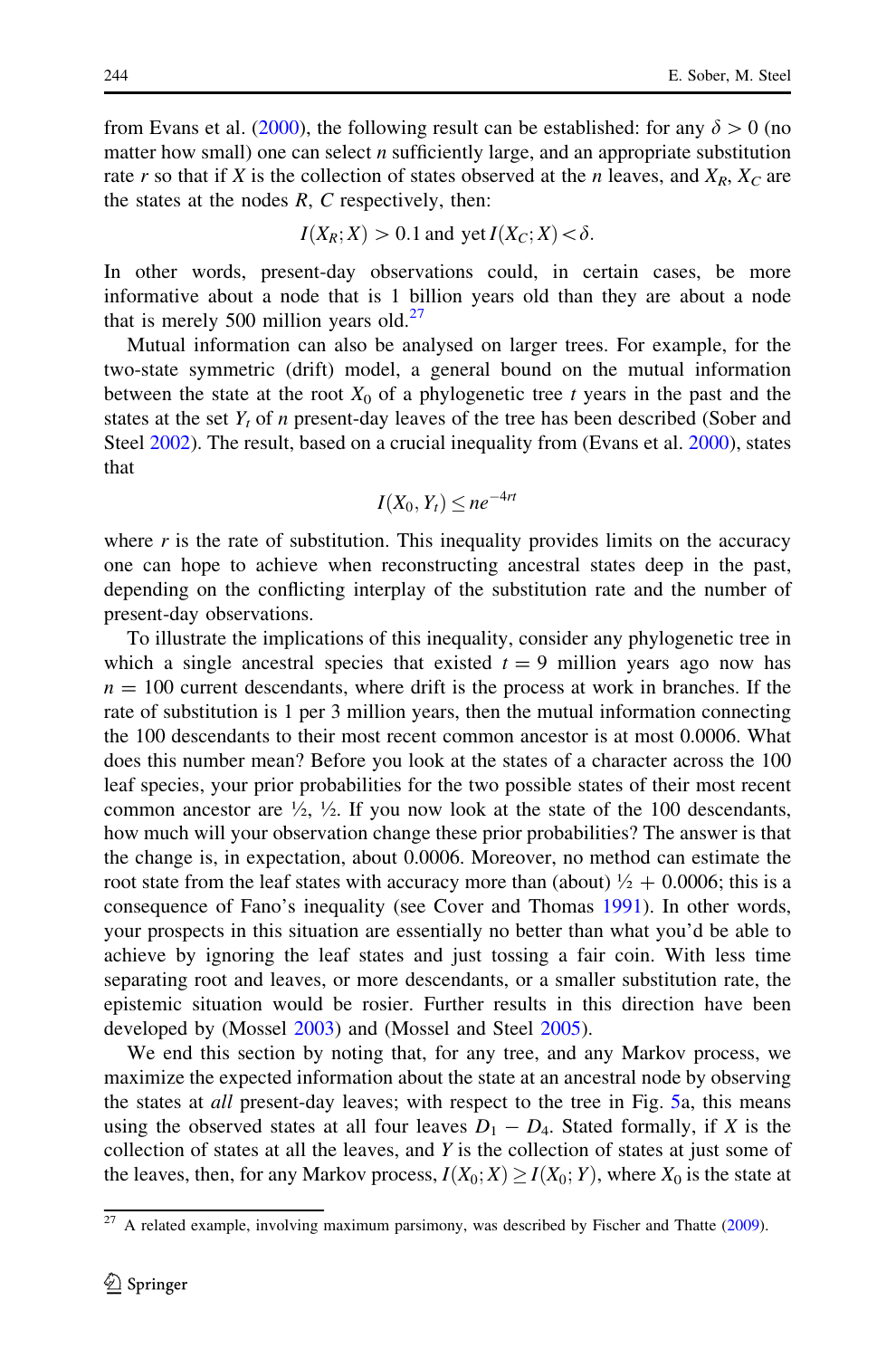any ancestral node in the tree.<sup>28</sup> This result from information theory helps justify *the* principle of total evidence.

This inequality does not preclude the possibility that some methods for inferring anestral states may perform better on certain trees when the observations used are restricted to the states at just some of the leaves. A case in point is maximum parsimony (which is ordinaly equivalent with maximum-likelihood, if there is a symmetric (drift) Markov process at work on each character on each branch and branch lengths are considered as nuisance parameters (Tuffley and Steel [1997a,](#page-27-0) Theorem 6). In this case, it has recently been shown that the accuracy<sup>29</sup> of ancestral state estimation can sometimes be improved by using the observed states at a subset of the leaves (for details, see Fischer and Thatte  $2009$ , Theorem 1).<sup>30</sup> However, for maximum likelihood estimation in the absence of nuisance parameters, accuracy is provably maximized by using all the observations available (see e.g. Berger [1985,](#page-27-0) p. 159).

## Concluding comments

There is no general principle of entropy increase in Markov processes of evolution. True, if a Markov process is in equilibrium, then the conditional entropy  $H(X_t|X_0)$ always increases. But if a lineage does not begin at equilibrium, the entropy can be strictly increasing, or strictly decreasing, or increasing and then decreasing. This point holds whether it is entropy or conditional entropy that one wishes to track. Nor is there any simple relationship between the entropy trajectory and the question of whether the process has a direction (as in selection) or not (as in drift). Drift without mutation leads entropy to decline, whereas drift with mutation can lead entropy to increase. And selection can destroy variation (in which case the entropy goes down), but it also can produce a stable polymorphism (in which case the entropy may go up).

Matters become more orderly when we leave the value of a single entropy behind and focus on the difference between two entropies—the unconditional and the conditional. For any Markov process, the mutual information  $I(X_0; X_t) = H(X_t)$  $H(X_t|X_0)$  is non-increasing. It converges to zero if the chain is regular but for other chains it can converge to a nonzero limit. It vanishes completely in finite time only for 'singular' processes (Proposition 4). Since continuous-time Markov processes can't be singular, the bad news of information zeroing out in finite time does not arise in that case. For a regular chain, the rate at which  $I(X_0; X_t)$  goes to zero is

<sup>&</sup>lt;sup>28</sup> This inequality is an immediate consequence of the data-processing inequality (referred to just before Proposition 5a) since  $X_0 \to X \to Y$  is a Markov chain.

<sup>&</sup>lt;sup>29</sup> 'Accuracy' here refers to the expected probability of correctly reconstructing the ancestral state by the method.

<sup>&</sup>lt;sup>30</sup> If the state of all the leaves on a tree provides at least as much information about the state of the root as any subset of the leaves provides, and if parsimony sometimes does better at reconstructing the state of the ancestor when it consults only a subset of the leaves, then parsimony sometimes misinterprets what the full data set is saying. Of course, the sub-optimal performance of parsimony in this context leaves open that the method might perform optimally under other models of evolution.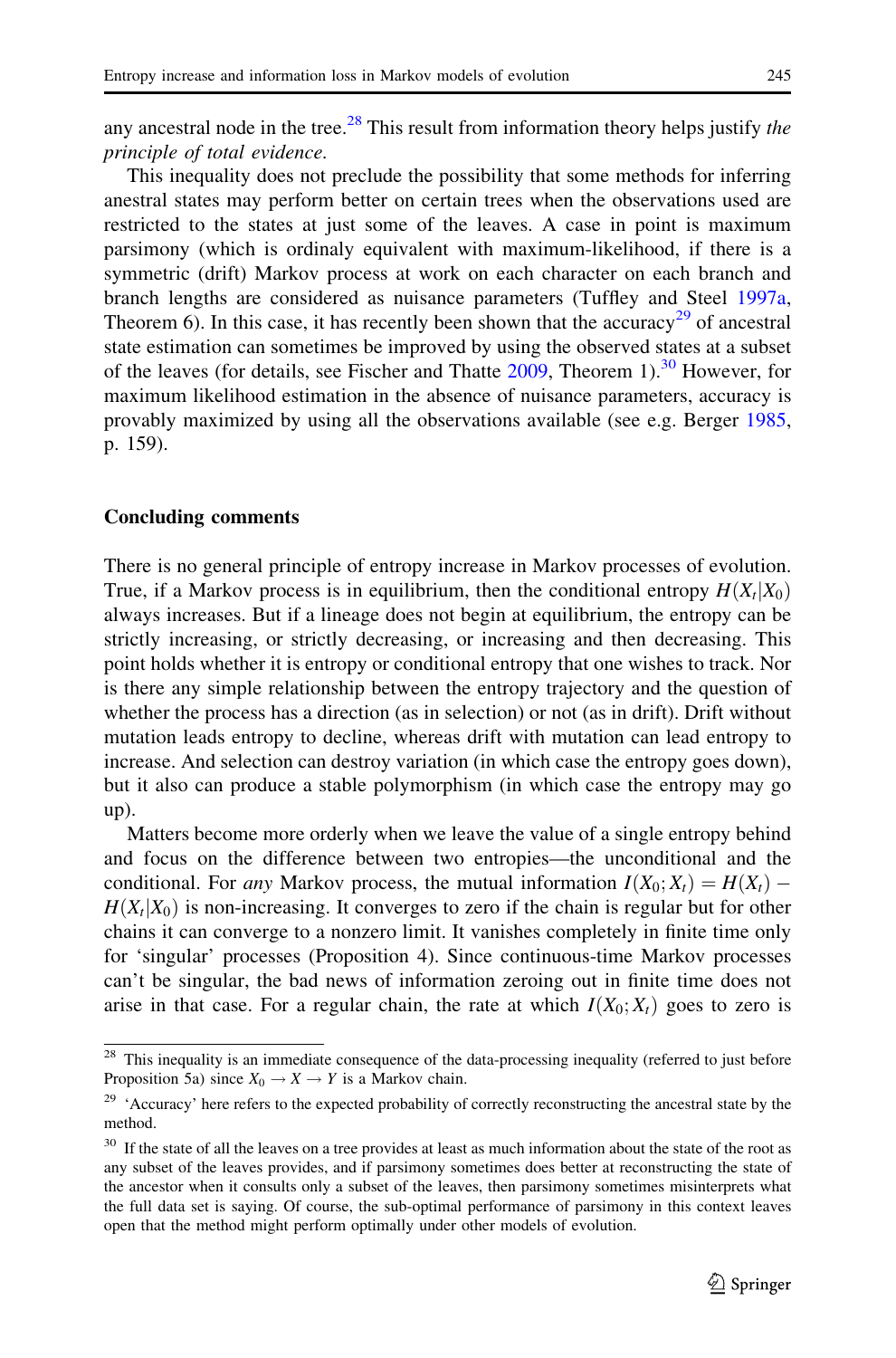<span id="page-23-0"></span>exponential with  $t$ , but the rate depends heavily on the details of the model (e.g., frequency-dependent selection can make the rate of information loss much slower than the rate associated with drift  $+$  mutation or with frequency independent selection).

Mixtures of Markov processes—and more generally lumped Markov processes can fail to be Markovian. Even when a non-Markovian mixed process is regular, the mutual information between two time slices 'usually' fails to asymptote to zero as the temporal separation of the slices increases; exceptions to this rule arise if the component Markov processes have equilibria that are linearly dependent or the initial distributions of the component processes are the same.

The loss of information within a tree—as one moves from present-day observations at the leaves towards ever deeper ancestral nodes—involves additional complexities. It is possible for the leaves to tell you more about more ancient nodes than about ones that are more recent. The (exponential) rate of loss of information with time in a chain is tempered by the number of present-day observations; ancient ancestors often have more present day descendants than more recent ancestors do, and in this respect the character states of ancient ancestors may be more accessible. In addition, information about an ancestral node is maximized by using all presentday observations even though some estimation procedures can be more accurate when they use only a subset of the observations.

Acknowledgments We thank the editor and referee for useful suggestions. ES thanks the William F. Vilas Trust of the University of Wisconsin-Madison for financial support and MS thanks the Royal Society of New Zealand for funding under its James Cook Fellowship scheme.

## Appendix: Technical details

## Part A: Proof of propositions

First recall that the 'mutual information' I between  $X_0$  and  $X_t$  is defined, as usual, as:

$$
I(X_0; X_t) = \sum_{ij} \Pr(X_0 = i \& X_t = j) \log \left( \frac{\Pr(X_0 = i \& X_t = j)}{\Pr(X_0 = i) \Pr(X_t = j)} \right).
$$
 (7)

This can be rewritten in terms of the transition probabilities  $(Pr(X_t = j | X_0 = i))$ , initial distribution  $(p_i)$  and subsequent distribution  $(Pr_t(j))$  of states as:

$$
I(X_0; X_t) = \sum_{ij} p_i \Pr(X_t = j | X_0 = i) \log \left( \frac{\Pr(X_t = j | X_0 = i)}{\Pr(X_t = j)} \right).
$$
 (8)

A straightforward and well-known inequality in information theory is that:

$$
I(X_0; X_t) = H(X_t) - H(X_t|X_0).
$$
\n(9)

To justify Proposition 4, it suffices, by (9), to show that  $I(X_0; X_t) > 0$ . Notice that  $I(X_0; X_t)$  is the Kullback–Leibler distance between the probability distributions  $p_i Pr(X_t = j | X_0 = i)$  and  $p_i Pr(X_t = j)$ . In particular,  $I(X_0; X_t) = 0$  implies that these two probability distributions are identical—that is,  $p_i Pr(X_t = j | X_0 = i) =$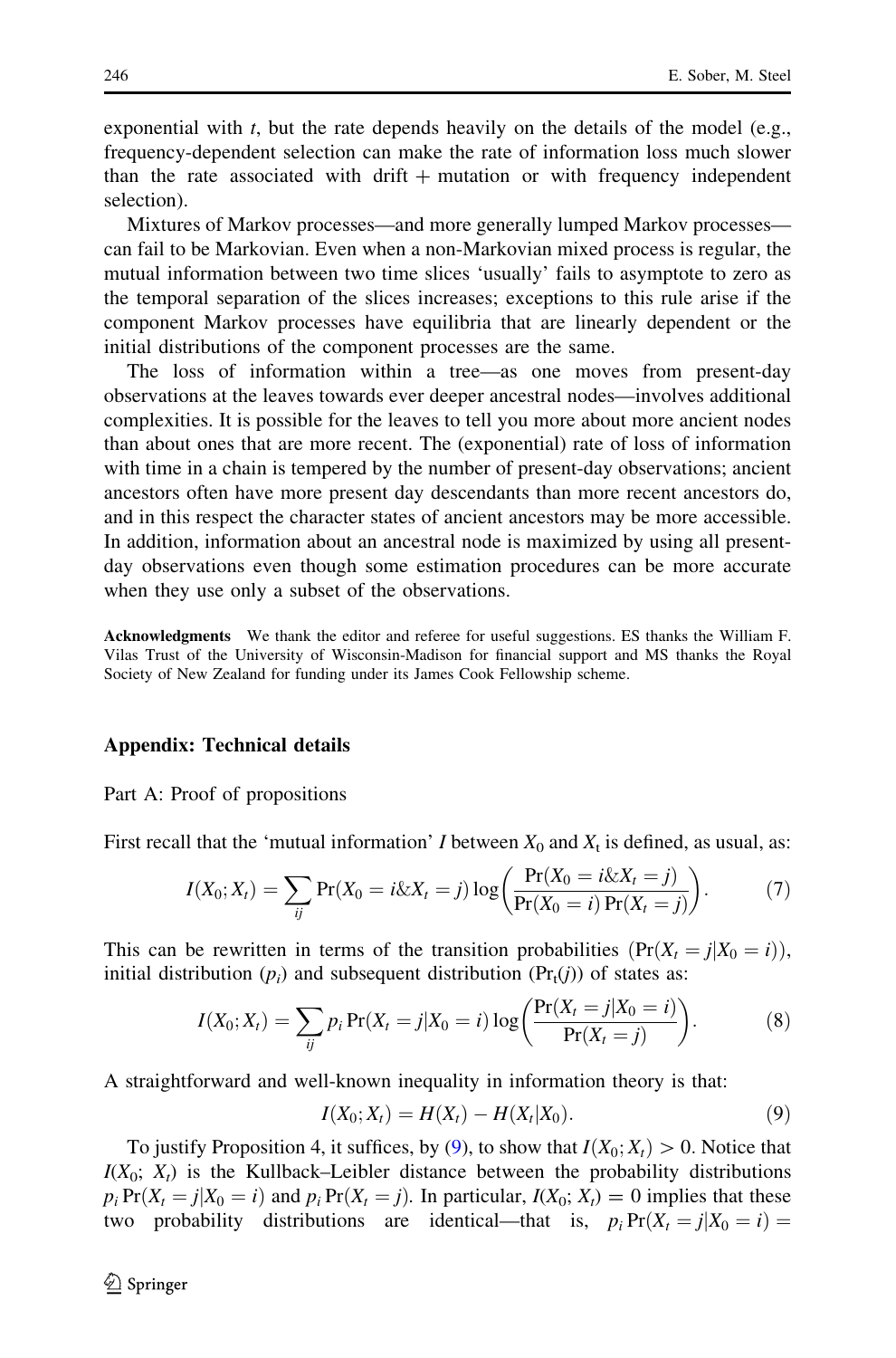$p_i \text{Pr}(X_t = j)$  for all pairs of states i, j (including  $i = j$ ). As there are two distinct values of *i* for which  $p_i > 0$  then the two corresponding rows of the matrix  $P =$  $[p_{ii}] = [\Pr(X_t = j | X_0 = i)]$  are identical (since  $p_{ii} = \Pr(X_t = j)$  in both cases), and so  $\det(P) = 0$ . This contradicts our assumption in Proposition 4, and so  $I(X_0; X_t) > 0$ .

Next we turn to the proof of Proposition 6. The regularity assumption implies that, for all states i, j we have:  $\pi_i \geq \varepsilon$  and  $|\Pr(X_t = j | X_0 = i) - \pi_i| \leq Be^{-ct}$  for strictly positive constants  $B, c, \varepsilon$  (see, for example, Rozanov, [1969;](#page-27-0) Theorem 7.4). It follows that the logarithmic term in  $I(X_0; X_t)$  from ([7\)](#page-23-0), namely,  $\log \left( \frac{Pr(X_t=j|X_0=i)}{Pr(X_t=j)} \right)$ , can be written as  $log(1 + O(e^{-ct})) = O(e^{-ct})$ , where O is the usual order notation. In particular, for some  $C > 0$  we have  $I(X_0; X_t) \le Ce^{-ct} \sum_{ij} p_i Pr(X_t = j | X_0 = i)$ 

 $Ce^{-ct}$ , as claimed.

We turn now to the proof of Proposition 7. For the Wright-Fisher model, it is well known that:

$$
\lim_{t \to \infty} \Pr(X_t = j | X_0 = i) = \begin{cases} i/N, & \text{if } j = N; \\ (N - i)/N, & \text{if } j = 0; \\ 0, & \text{otherwise.} \end{cases}
$$

Thus,

$$
\lim_{t \to \infty} H(X_t | X_0 = i) = -\frac{i}{N} \log \left( \frac{i}{N} \right) - \left( 1 - \frac{i}{N} \right) \log \left( 1 - \frac{i}{N} \right). \tag{10}
$$

Now, for *i* selected from the uniform distribution,  $\lim_{h \to 0} H(X_t|X_0) =$  $\frac{1}{N+1}$  $\stackrel{N}{\leftarrow}$  $\sum_{i=0} \lim_{t \to \infty} H(X_t|X_0 = i)$ , and so, from Eq. (10),  $\lim_{t \to \infty} H(X_t|X_0) = \log(N)$  $-\frac{2}{N(N+1)}$  $\stackrel{N}{\longleftarrow}$  $i=1$  $i \log(i)$ . Thus, - $\overline{1}$ 1

$$
\lim_{t \to \infty} H(X_t | X_0) = \frac{2}{(N+1)} \sum_{i=1}^N -\frac{i}{N} \log \left( \frac{i}{N} \right) \sim 2 \int_{0}^{1} -x \log(x) dx = \frac{1}{2},
$$

where  $\sim$  refers to asymptotic equivalence as  $N \to \infty$ . In summary, we have the following inequality:  $\lim_{t \to \infty} H(X_t | X_0) = \frac{1}{2} < \log(2) = \lim_{N \to \infty} \lim_{t \to \infty} H(X_t)$ . Now consider  $H(X_1|X_0)$ . Conditional on  $X_0 = i$ , the distribution of  $X_1$  under the Wright-Fisher model is binomial with N trials and probability  $p = \frac{i}{N}$ . Thus,  $H(X_1|X_0 = i)$  is the entropy of a binomial distribution with these parameters. Since i is uniformly distributed between 0 and N it can be shown that  $H(X_1|X_0)$  grows at the order log(N) so, for N sufficiently large,  $0 = H(X_0|X_0) < H(X_1|X_0)$ , and also  $H(X_1|X_0) > \lim_{t \to \infty} H(X_t|X_0)$ . This justifies the claims in Proposition 7.

Finally we justify Proposition 9. Let us suppose that  $\lim_{t\to\infty} I(X_0; X_t) = 0$ ; we will show that this implies the rows of  $\Pi$  are linearly dependent. Notice that the condition  $\lim_{t\to\infty} I(X_0; X_t) = 0$  implies (via Pinsker's inequality) that: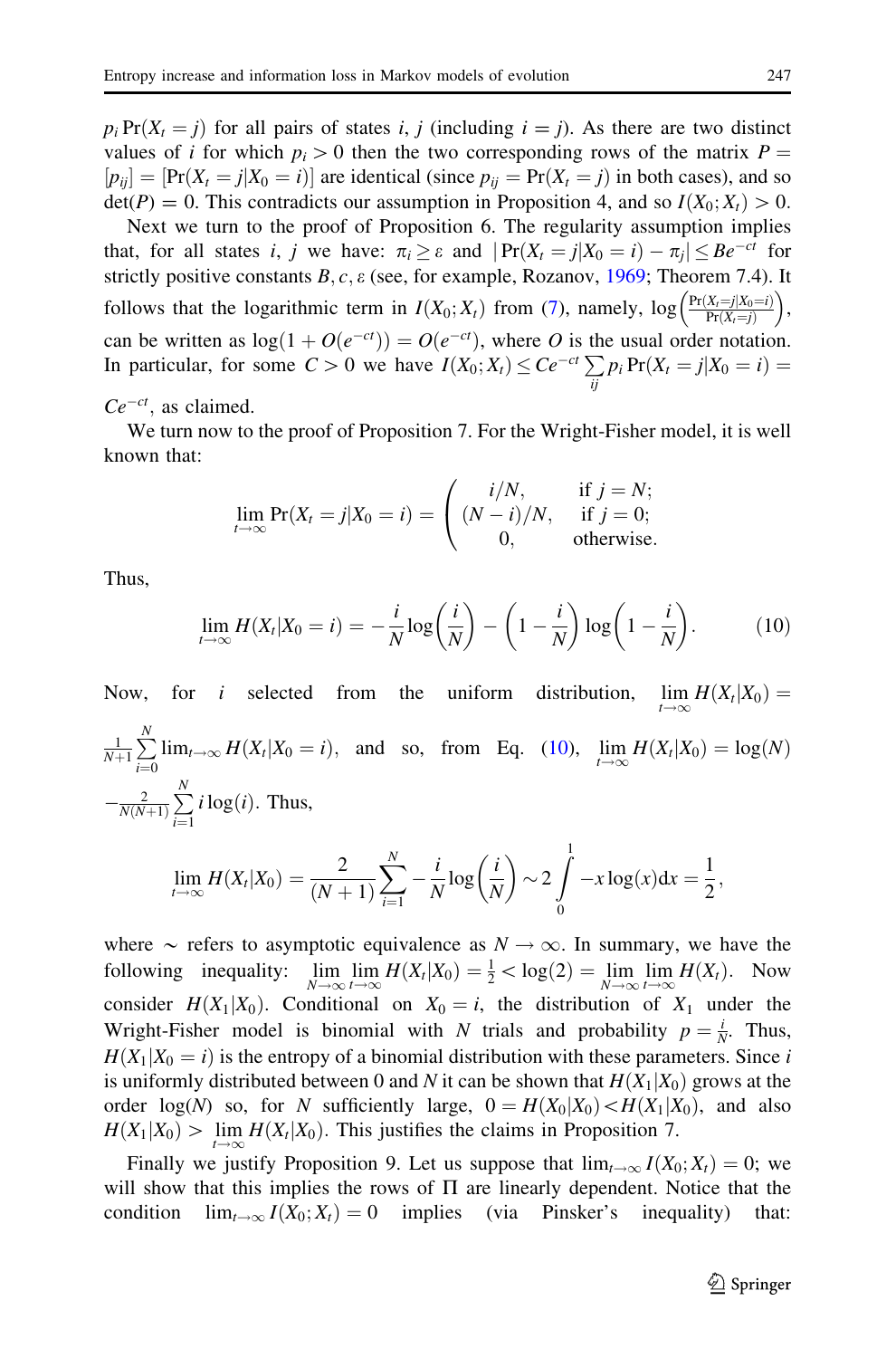<span id="page-25-0"></span> $\lim_{t\to\infty}$   $\left[Pr(X_t = j \& X_0 = i) - Pr(X_t = j) Pr(X_0 = i) \right] = 0$ , for all pairs of states *i*, *j*, which in turn implies that:

$$
\lim_{t \to \infty} [\Pr(X_t = j | X_0 = i) - \Pr(X_t = j)] = 0,
$$
\n(11)

for all *i*, *j* (note that the event  $X_0 = i$  has strictly positive probability for all states *i* by the assumption that the mixture is proper). This further implies the following condition holding for all states  $i$ ,  $i'$ ,  $j$ :

$$
\lim_{t \to \infty} [\Pr(X_t = j | X_0 = i) - \Pr(X_t = j | X_0 = i')] = 0,
$$
\n(12)

by using Eq. (11) twice (once for the conditioning event  $X_0 = i$  and once for  $X_0 = i'$ ). Let Z denote the index  $\alpha \in \{1, ..., k\}$  of the model  $M_{\alpha}$  that is selected at the start of the process; thus  $Z = \alpha$  with probability  $q_{\alpha}$ . We have:

$$
Pr(X_t = j | X_0 = i) = \sum_{\alpha=1}^k Pr(X_t = j | X_0 = i \& Z = \alpha) Pr(Z = \alpha | X_0 = i).
$$

Now, since the Markov process  $M_{\alpha}$  is regular, the Markov chain convergence theorem assures us that,  $\lim_{t \to \infty} Pr(X_t = j | X_0 = i \& Z = \alpha) = \pi_i^{\alpha}$ , for all *i*, and so:

$$
\lim_{t\to\infty}\Pr(X_t=j|X_0=i\&Z=\alpha)=\sum_{\alpha=1}^k\pi_j^{\alpha}\Pr(Z=\alpha|X_0=i).
$$

Combining this with Eq. (12) gives the following constraint:

$$
\sum_{\alpha=1}^{k} \pi_j^{\alpha} \cdot (\Pr(Z = \alpha | X_0 = i) - \Pr(Z = \alpha | X_0 = i')) = 0,
$$
\n(13)

for all states  $i$ ,  $i'$ ,  $j$ . Now, suppose that:

$$
Pr(Z = \alpha | X_0 = i) - Pr(Z = \alpha | X_0 = i') = 0,
$$
\n(14)

for all states *i*, *i'* and index  $\alpha$ . We have  $Pr(Z = \alpha | X_0 = i) = Pr(X_0 = i | Z = i)$  $\alpha$ ) $q_{\alpha}$  Pr(X<sub>0</sub> = *i*), by Bayes' Theorem. Furthermore, since Pr(X<sub>0</sub> = *i*|Z =  $\alpha$ ) =  $p_i^{\alpha}$ (the initial state distribution for  $M_{\alpha}$ ) Eq. (14) implies that  $p_i^{\alpha}/Pr(X_0 = i)$  $p_{i'}^{\alpha}$  Pr( $X_0 = i'$ ), for all states *i*, *i'* and index  $\alpha$ . It follows that we can write  $p_i^{\alpha} = c_i d_{\alpha}$ , for all states i, and indices  $\alpha$ , where  $c_i$  does not depend on  $\alpha$  and  $d_\alpha$  does not depend on *i*.<sup>31</sup> Thus, from which the identity:  $\sum_i p_i^{\alpha} = 1 = \sum_i p_i^{\beta}$  for any two distinct indices  $\alpha$ ,  $\beta$  we obtain  $d_{\alpha} = d_{\beta}$  and thus  $p_i^{\alpha} = p_i^{\beta}$  for all *i*; that is, the initial distribution of any two models are equal, in violation of our assumption.

Thus we may suppose that there exists states  $i$ ,  $i'$  and an index  $\alpha$  for which  $Pr(Z = \alpha | X_0 = i) - Pr(Z = \alpha | X_0 = i') \neq 0$ . Then the row vector  $\Delta = [\Delta_{\alpha}]$  defined by

$$
\Delta_{\alpha}:=\Pr(Z=\alpha|X_0=i)-\Pr(Z=\alpha|X_0=i'),
$$

<sup>&</sup>lt;sup>31</sup> To see this, note that we can take  $c_i = \frac{Pr(X_0=i)}{Pr(X_0=1)}$ ;  $d_\alpha = p_1^\alpha$ .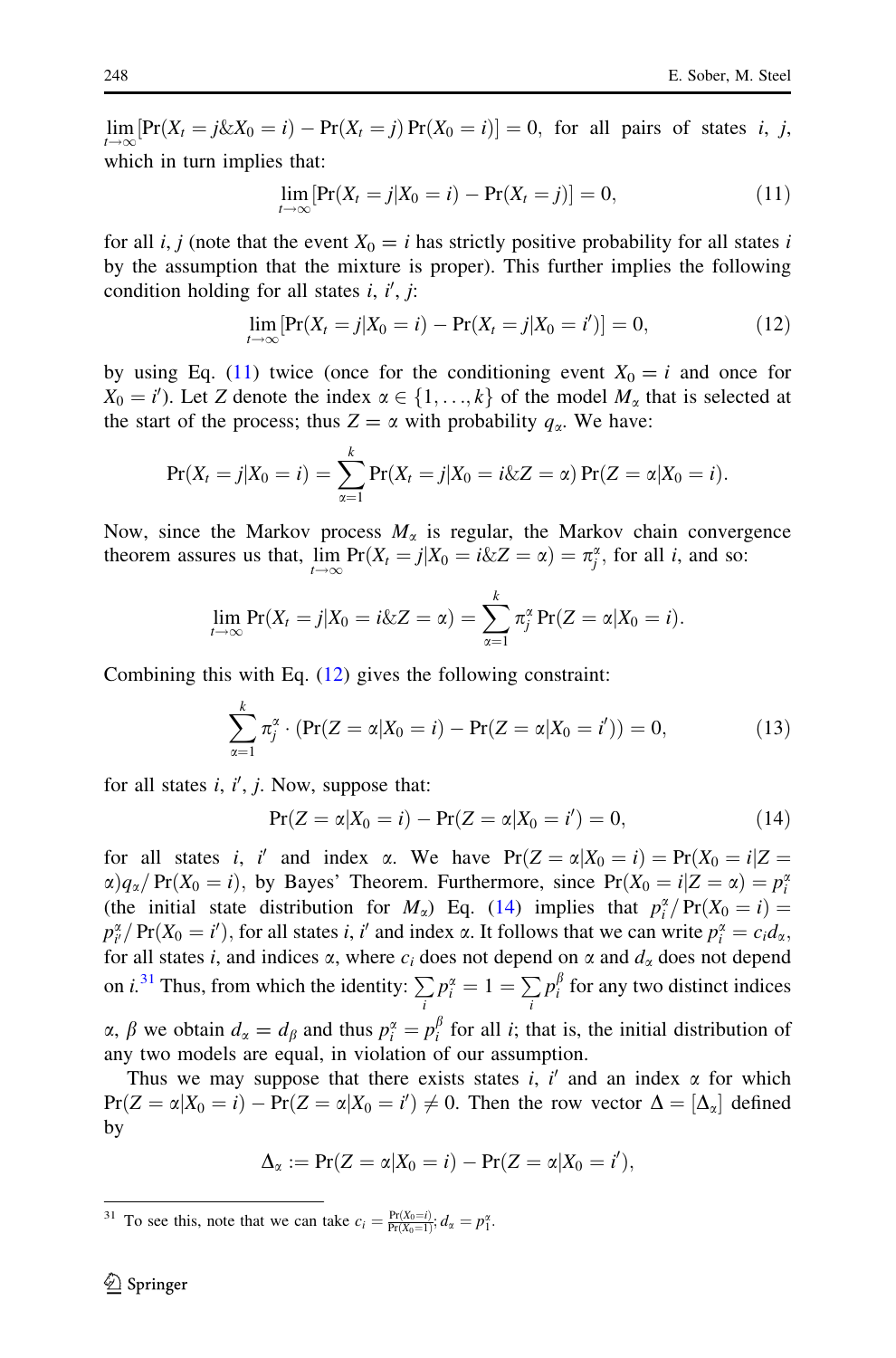for  $\alpha = 1, 2, \ldots, k$ , is not equal to the zero vector 0 and yet from Eq. [\(13](#page-25-0)) we have  $\Delta \Pi = 0$ , so the rows of  $\Pi$  are linearly dependent. This completes the proof.

## Part B: Proofs of other claims in Section "[Non-Markov processes](#page-14-0)"

First we justify the analysis reported for the mixed model in which the lineage starts, with equal probability, in state 0 or 1, and if the lineage starts in state 0 the process converges to an equilibrium of  $(x, 1 - x)$ , where  $0 < x < \frac{1}{2}$ , while if the lineage starts in state 1 the process converges, at the same rate, to an equilibrium of  $(1 - x$ ,  $(x)$ . From  $(7)$  $(7)$  we have:

$$
I(X_0; X_t) = \sum_{i=0}^{1} \sum_{j=0}^{1} \Pr(X_t = j \& X_0 = i) \log \left( \frac{\Pr(X_t = j \& X_0 = i))}{\Pr(X_t = j) \Pr(X_0 = i)} \right).
$$

Now,  $Pr(X_t = j) = \frac{1}{2}$  for all  $t \ge 0$ . Also, for  $i = 0,1$ , if  $Pr^i$  refers to the Markov process that applies if the initial state is i, then  $Pr(X_t = j \& X_0 = i)$  $\frac{1}{2} \Pr^{i}(X_{t} = j | X_{0} = i),$  and so:

$$
I(X_0; X_t) = \sum_{i=0}^{1} \sum_{j=0}^{1} \frac{1}{2} \Pr^i(X_t = j | X_0 = i) \log(2\Pr^i(X_t = j | X_0 = i)). \tag{15}
$$

Setting  $a(t) := x + (1 - x)e^{-t/\gamma}$ ;  $b(t) := (1 - x)(1 - e^{-t/\gamma})$ , gives:

$$
Pr0(Xt = 0|X0 = 0) = Pr1(Xt = 1|X0 = 1) = a(t);
$$
  

$$
Pr0(Xt = 1|X0 = 0) = Pr1(Xt = 0|X0 = 1) = b(t).
$$

Consequently, by Eq.  $(15)$ , we have:

$$
I(X_0; X_t) = a(t) \log(2a(t)) + b(t) \log(2b(t)).
$$
\n(16)

Since  $a(t) = b(t) = \frac{1}{2}$  for the value  $t_x$  of t for which  $e^{-t/\gamma} = \frac{1-2x}{2(1-x)}$ , we have  $I(X_0; X_t) = 0$  at  $t = t_x$ . Routine analysis with Eq. (16), now gives  $\lim_{t\to\infty}$  $I(X_0; X_t) = \log(2) - g(x)$ , as claimed.

Finally, we justify the assertion that a finite mixture of Markov processes can be described as a lumped Markov process. Suppose a process  $X_t$  is described by a finite mixture of Markov processes  $M_\alpha(\alpha = 1, \ldots, k)$ , each on state space S, with model  $M_{\alpha}$  selected with probability  $q_{\alpha}$ , and with  $p_i^{\alpha}$  as the initial distribution of state *i* in model  $M_{\alpha}$ . Let  $\Omega = \{(s, \alpha) : s \in S, \alpha = 1, \ldots, k\}$  and consider the following Markov process  $Z_t$  on  $\Omega$ . Select the initial state  $(i, \alpha) \in \Omega$  with probability  $q_\alpha \cdot p_i^\alpha$  and define transition probabilities on all ordered pairs of states from the set  $\Omega$  as follows:  $Pr(Z_t = (i, \alpha)|Z_0 = (i, \alpha)) = Pr^{\alpha}(X_t = i|X_0 = i)$ , where  $Pr^{\alpha}(X_t = i|X_0 = i)$  is the transition probability within the model  $M_{\alpha}$ , and  $Pr(Z_t = (j, \beta)|Z_0 = (i, \alpha)) = 0$  for all  $\alpha \neq \beta$  and all states i, j. Then, under the function  $f : \Omega \rightarrow S$  defined by  $f((s, \alpha)) = s$ , the processes  $(X_t; t \geq 0)$  and  $(f(Z_t); t \geq 0)$  have the same distribution; that is, mixtures are just a special case of lumped processes, as claimed.